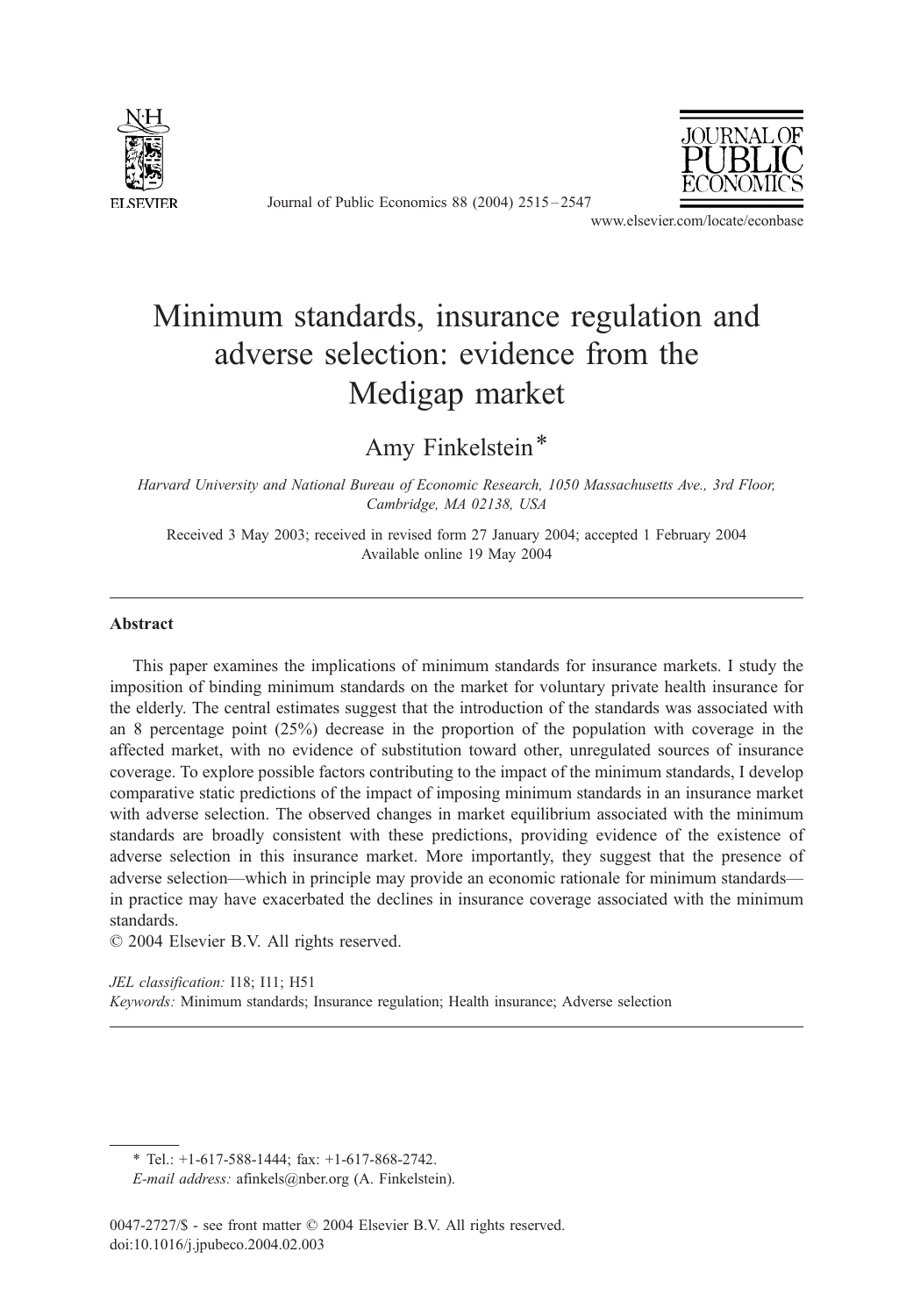# 1. Introduction

Government intervention in insurance markets is both pervasive and varied. It runs the gamut from direct government provision of insurance to regulation of private insurance markets. A substantial theoretical literature has emphasized the potential for market failures in insurance markets—particularly adverse selection—that may provide an economic rationale for this extensive government intervention.

Economists have devoted considerably less attention, however, to considering how the consequences of the government intervention may themselves be affected by the nature of any market failures in the private market. This paper represents an attempt to investigate this issue by considering the imposition of minimum standards in private insurance markets. In principle, minimum standards may be a way to counteract the tendency for insufficient insurance coverage that market failures such as consumer misinformation or adverse selection can produce. In practice, I find the opposite: minimum standards appear to aggravate the insufficient insurance problem rather than to ameliorate it. Moreover, the very presence of adverse selection, whose effects the minimum standards might have in principle been able to counteract, may help explain the reduction in insurance coverage associated with the minimum standards. These findings highlight the importance of considering the nature of the private market equilibrium when evaluating alternative public policy designs.

Minimum standards are an increasingly common form of government regulation. They have been applied and proposed in homeowner's, automobile, and health insurance markets. Examples in health insurance markets include state requirements that mental health benefits be included in employer-provided health insurance packages and Federal proposals for a ''Patients' Bill of Rights'' that would impose minimum standards on HMOs. Yet we have virtually no empirical evidence on the effect of minimum standards in insurance markets.<sup>1</sup>

I study the effect of minimum standards by examining the imposition of large, binding minimum standards in the voluntary, private supplementary health insurance market for the elderly. Such insurance is commonly known as ''Medigap'' or ''Medicare supplement insurance''. These insurance policies cover some portion of the considerable medical costs not covered by Medicare, the public health insurance program for the elderly in the United States. In the late 1970s and early 1980s, almost all states followed a federal ''recommendation'' to impose minimum standards on the non-group Medigap market. The regulations specified certain gaps in Medicare coverage that any non-group Medigap policy must cover. They did not require that individuals purchase these policies, nor did they regulate their price. The coverage of other gaps was left to the market.

The paper has two main components. First, I examine the effect of the minimum standards for insurance coverage. I present robust evidence of a large ''quality – quantity'' tradeoff. The imposition of minimum standards is associated with a long-run decline in

An exception is [Gruber \(1994\)](#page-32-0) who finds no evidence of an effect of state-mandated benefits for employerprovided health insurance on insurance coverage. He notes, however, that the mandates were not binding, and that this may explain the absence of an effect.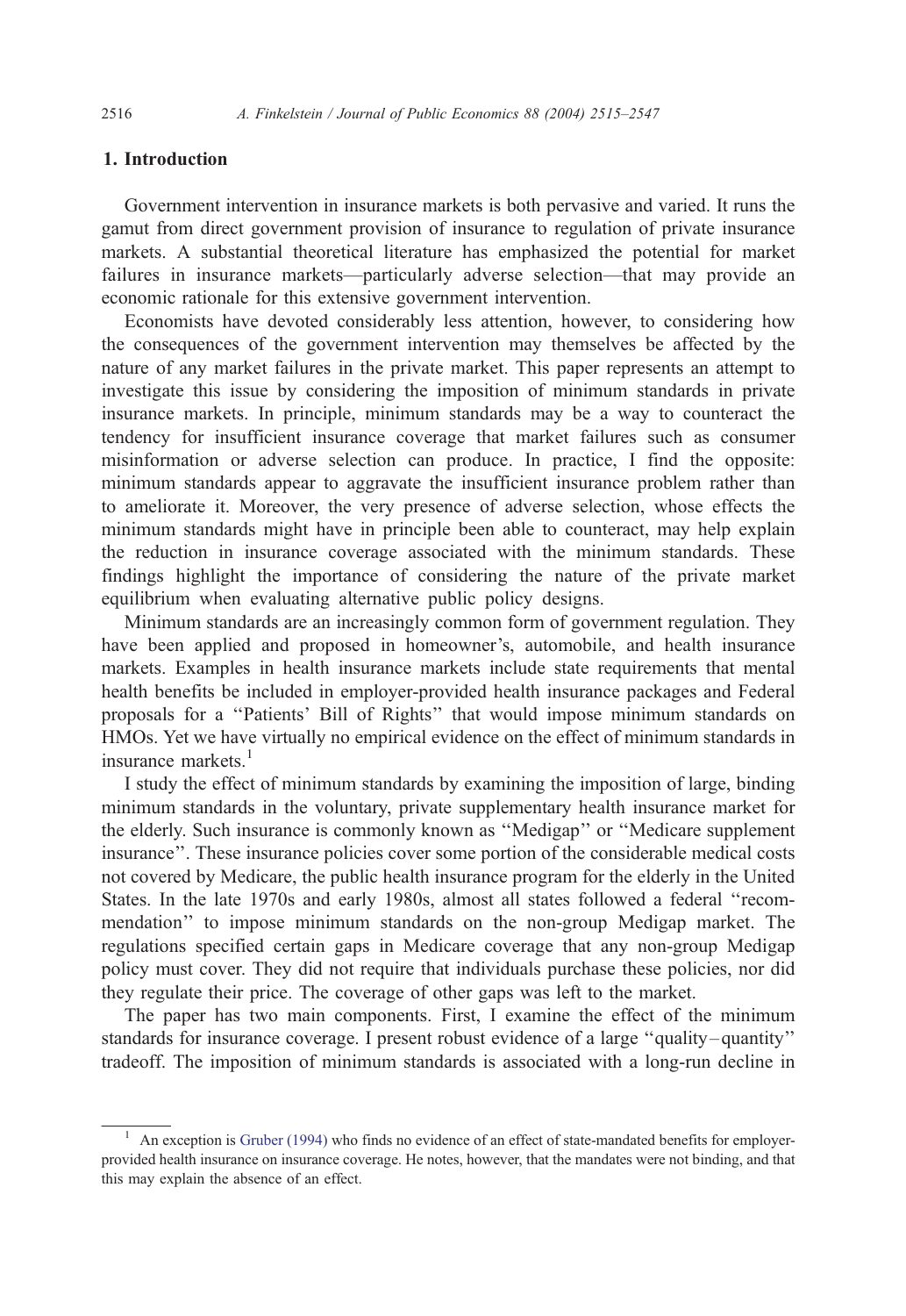coverage in the regulated market of 8 percentage points (25%). This decline is particularly pronounced among non-whites, for whom I estimate a long-run decline in insurance coverage of 17 percentage points (95%). I find no evidence of substitution to the other potential sources of supplementary insurance coverage. I also present evidence that suggests that the minimum standards may also have been associated with substantial declines in non-mandated benefit coverage among the insured in the regulated market. These estimates suggest that the minimum standards, on net, increased individuals' exposure to medical expenditure risk, despite the fact that compliance with the minimum standards required individuals who remained in the market to purchase additional coverage.

Second, I examine what the impact of the minimum standards can tell us about the nature of the market equilibrium, and about the factors contributing to the large decline in insurance coverage associated with the minimum standards. In particular, I develop and test the comparative static predictions of the consequences of imposing minimum standards in insurance markets with adverse selection. This examination of the impact of an exogenous constraint on the market equilibrium offers a complement to the standard, cross-sectional approach to testing for adverse selection in insurance markets (see e.g. [Chiappori, 2000; Chiappori and Salanie, 2000\)](#page-31-0).

Using detailed data on the structure of benefits and premiums before and after the imposition of the minimum standards, I find several pieces of evidence consistent with the predicted effects of imposing minimum standards in an insurance market with adverse selection. Specifically, I find evidence that is consistent with the minimum standards producing a switch from a separating equilibrium to a pooling equilibrium and that would not have been anticipated from imposing minimum standards in other models of the private market. This finding suggests that adverse selection is present in the Medigap market. More interestingly, it suggests that adverse selection, a market failure that in principle may provide an economic rationale for minimum standards, in practice may have exacerbated the magnitude of the declines in insurance coverage associated with their imposition.

The rest of the paper is organized as follows. In Section 2, I provide background on the Medigap market and the specific nature of the minimum standards imposed. I also briefly discuss some theoretical predictions for the impact of the minimum standards. Section 3 presents the central empirical findings of the effect of minimum standards on insurance coverage. Section 4 develops and tests the comparative static predictions of the impact of minimum standards on an insurance market with adverse selection. The last section concludes.

## 2. Minimum standards in the Medigap market

# 2.1. The Medigap market

Virtually universal among the elderly in the United States, Medicare provides only partial health insurance coverage. In 1977, just before the minimum standards regulation, Medicare paid just under half of all health care expenses of the elderly. It is not surprising,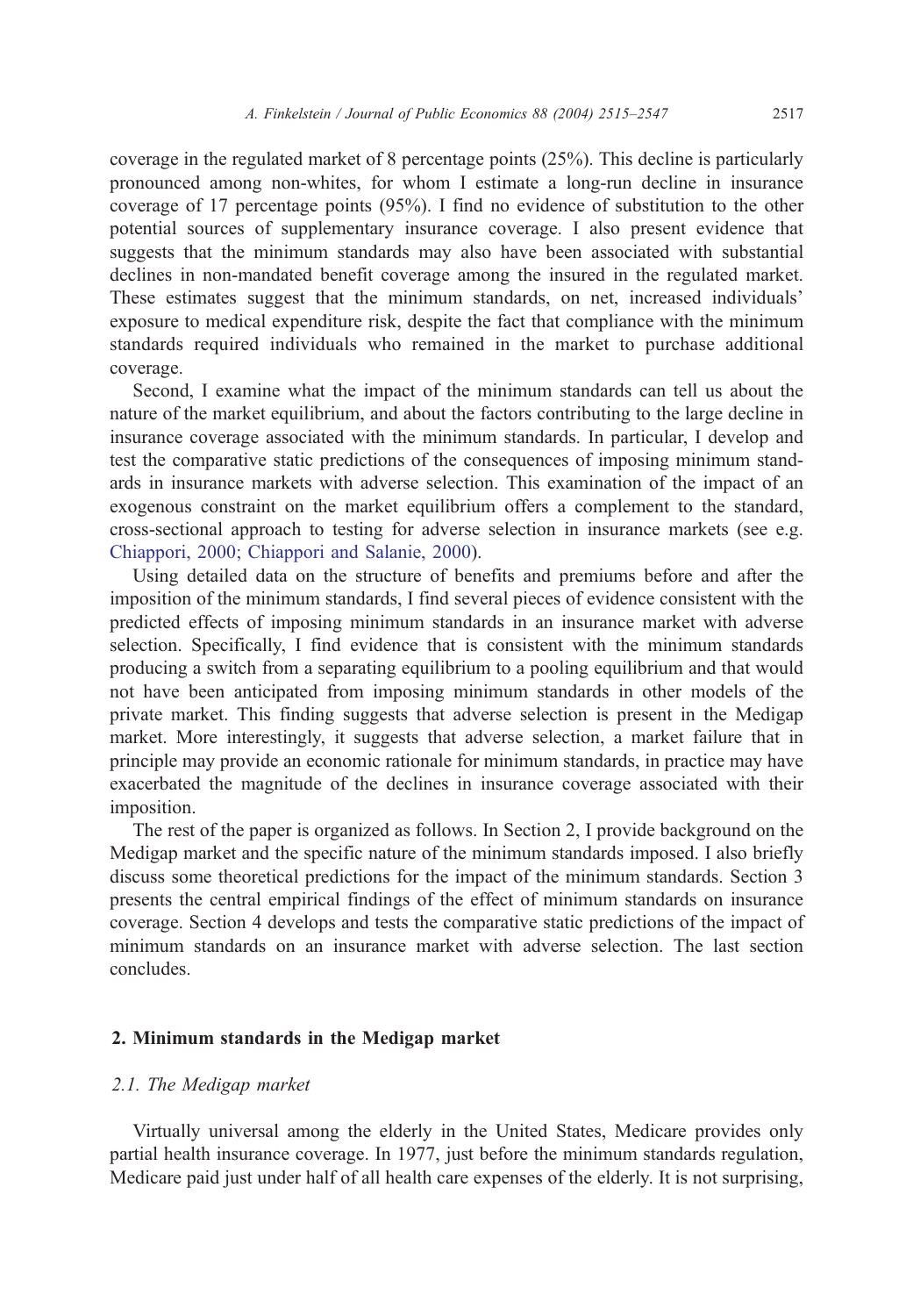therefore, that about two-thirds of Medicare beneficiaries had private insurance to supplement Medicare [\(Cafferata, 1984\).](#page-31-0) This Medigap insurance was obtained, in roughly equal proportions, from group and non-group sources.<sup>2</sup> The average annual premium for a non-group policy in 1977 was US\$568 in 1999 dollars.<sup>3</sup>

The non-group market, to which the minimum standards applied, was highly concentrated. In 1984, Blue Cross and Blue Shield plans accounted for three-quarters of nongroup Medigap premiums. Three companies accounted for over 50% of the remaining non-group premiums. [\(U.S. General Accounting Office, 1986\).](#page-32-0)

Medigap covers some of the ''gaps'' in Medicare. Medicare consists of two different programs. Medicare Part A (Hospital Insurance Program) covers some non-physician inpatient hospital care expenses, and some care in skilled nursing facilities or home health care. Medicare Part B (Supplementary Medical Insurance Program) primarily pays physician fees for covered services.

Gaps in Medicare coverage fall into three main categories. First, there are cost-sharing provisions for the health services that Medicare covers. These include separate annual deductibles and copayments for expenses covered by Part A and by Part B. The 20% physician (part B) copayment is uncapped. The hospital (Part A) copayment increases with the length of the hospital stay. $4$  As a result, the cost sharing provisions leave the elderly with substantial exposure to medical expenditure risk. Second, there are certain health services that Medicare covers only partially and/or with severe restrictions, such as care in a skilled nursing facility or home health care. Third, there are health services that Medicare does not cover at all, such as outpatient prescription drugs and hospital stays beyond 150 days.

Two factors make the Medigap market a particularly attractive setting for studying the consequences of minimum standards in insurance markets. First, before the states adopted minimum standards, the non-group Medigap market was essentially unregulated [\(Van](#page-32-0) Ellet, 1979; McCall et al., 1983). Most insurance markets have been heavily regulated for a long time, making it very difficult to isolate the consequences of one particular type of regulation. Second, market failures that result in insufficient insurance coverage (and therefore a potential economic rationale for minimum standards) may well be present in the Medigap market. Consumer misinformation, not only about medical risks but also about insurance needs, may be a problem for many Medigap consumers who must decide whether and how to supplement a public health insurance plan that they may not fully understand. Indeed, this was a major motivation for the minimum standards (see e.g.

<sup>&</sup>lt;sup>2</sup> Author's calculation based on data from the National Health Interview Surveys (NHIS) described in Section 3. Throughout this paper, I refer to health insurance purchased through a current or former employer or union as ''group'' insurance. I use the term ''non-group'' insurance to refer to non-employment related health insurance. This is purchased either directly through a private company or through a non-employment-related association such as the AARP. Non-group policies are sold on an individual basis. Group policies may include spousal dependents.<br><sup>3</sup> Author's calculation based on data described in Section 3.5. Throughout this paper, dollar figures are

reported in 1999 dollars—adjusted using the CPI-U—unless otherwise noted. <sup>4</sup> After the annual deductible, Medicare Part A fully covers all hospital inpatient expenses for 60 days, after

which there is a copayment for hospital days  $61 - 90$ , and another, higher copayment for hospital days  $91 - 150$ . Beyond 150 days, Medicare coverage of hospital stays ceases.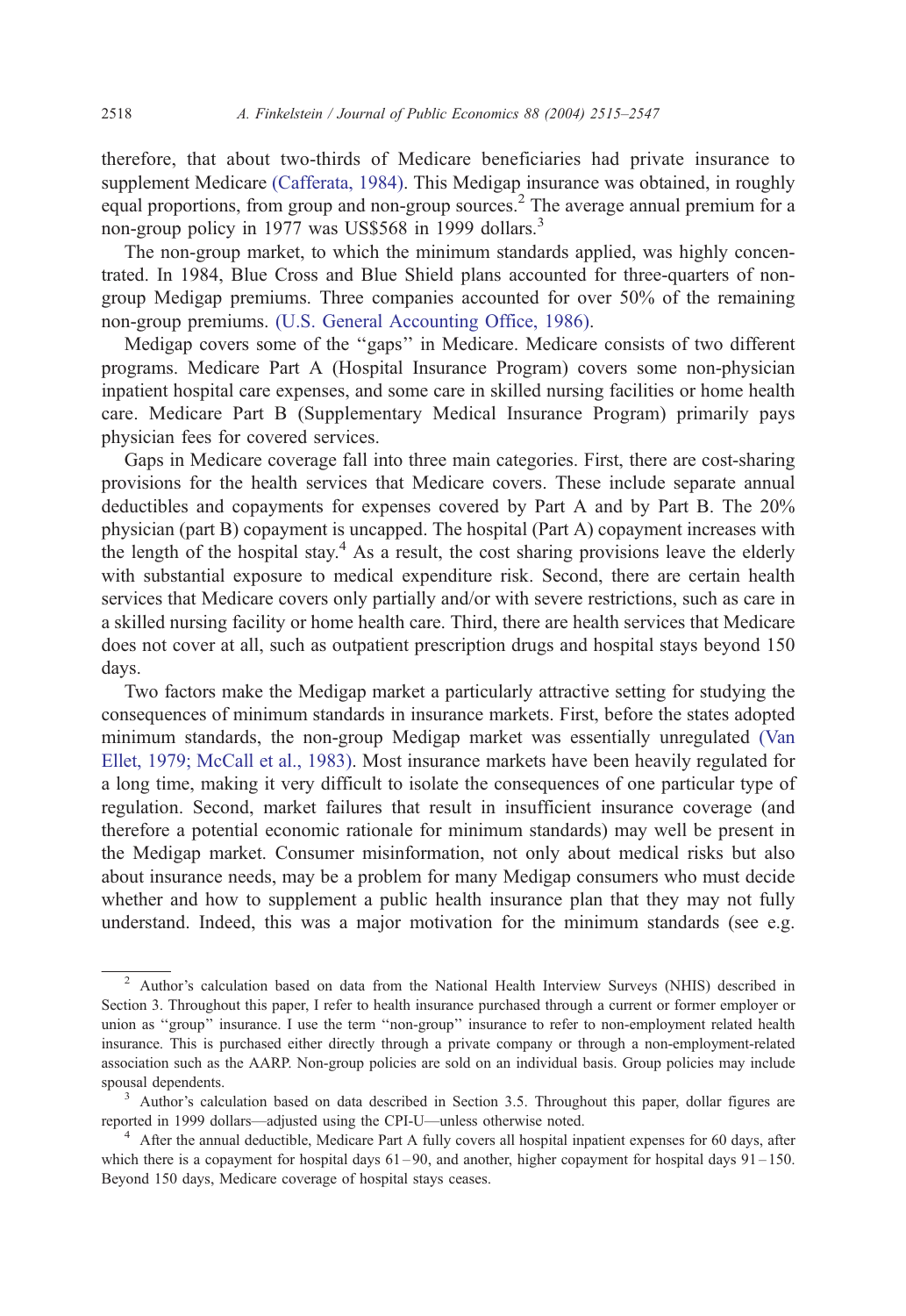<span id="page-4-0"></span>[Merritt and Potemken, 1982\)](#page-32-0). There is also existing cross-sectional evidence that adverse selection may be present in the Medigap market [\(Ettner, 1997\).](#page-32-0)

## 2.2. Minimum standards: the Baucus amendments

Starting in the late 1970s, a small number of states introduced minimum standards for non-group Medigap policies. In 1978, the National Association of Insurance Commissioners (NAIC) issued a set of model regulations for such minimum standards. The 1980 Federal Baucus amendments provided various forms of ''encouragement'' to the states to adopt these model regulations [\(Merritt and Potemken, 1982; McCall et al., 1983\).](#page-32-0) Shortly thereafter, the remaining 42 states and the District of Columbia enacted minimum standards for non-group Medigap policies. Table 1 reports the first full year that the regulations were in effect in each state. Most states simply adopted the minimum standards in the model regulations. However, Table 1 indicates that eight states adopted regulations that restricted the allowable policy space even further. In the empirical work below, I find no evidence of a differential effect of the more stringent regulations.

The minimum standards applied only to non-group policies. They did not apply to policies purchased from a current or former employer or union (''group policies''). Policies that were converted from group policies to non-group policies, and renewals of existing non-group policies, were also not covered by the minimum standards. All non-group Medigap policies are sold on an annual basis.

|                       | Implementation of minimum standards for non-group Medigap policies        |                            |  |  |  |
|-----------------------|---------------------------------------------------------------------------|----------------------------|--|--|--|
| First full<br>year of | <b>States</b>                                                             | Percentage<br>of national  |  |  |  |
| regulations           |                                                                           | health interview           |  |  |  |
| in effect             |                                                                           | Survey sample <sup>a</sup> |  |  |  |
| 1974                  | $CA*$                                                                     | 9.7                        |  |  |  |
| 1977                  | IL, CT, $MN^*$                                                            | 8.1                        |  |  |  |
| 1979                  | RI, PA, WI*                                                               | 9.1                        |  |  |  |
| 1980                  | $MA**$                                                                    | 2.5                        |  |  |  |
| 1981                  | GA, OR, FL, NH, NV, VT, NE, WY*                                           | 10.9                       |  |  |  |
| 1982                  | IA, SC, AK, AZ, CO, AL, ND, UT, NJ,<br>AR, VA*, WV*, NY*, WA, TN          | 27.0                       |  |  |  |
| 1983                  | ME, HI, IN, KS, OK, OH, ID, MS, DE,<br>KY, TX, MT, MO, SD, NM, LA, NC, MD | 28.5                       |  |  |  |
| 1984                  | MI. DC                                                                    | 4.3                        |  |  |  |

Table 1

Implementation of minimum standards for non-group Medigap policies

[Sources: The above table was compiled based on information in](#page-32-0) Van Ellet (1979), Merritt and Potemken (1982), McCall et al. (1983), [U.S. General Accounting Office \(1986\), and conversations with state regulators in](#page-32-0) Massachusetts and Wisconsin.

<sup>a</sup> This sample is described in detail in Section 3.

\* Denotes regulation that established classes of policies each with their own minimum benefit standards. In all of these cases, the least comprehensive category had minimum benefit standards as strict or stricter than the Baucus requirements, and with the addition of other benefits came other requirements.

\*\* Denotes standardization. Three policies, specified in detail, were the only ones that could be sold. The least comprehensive policy satisfied the Baucus criteria.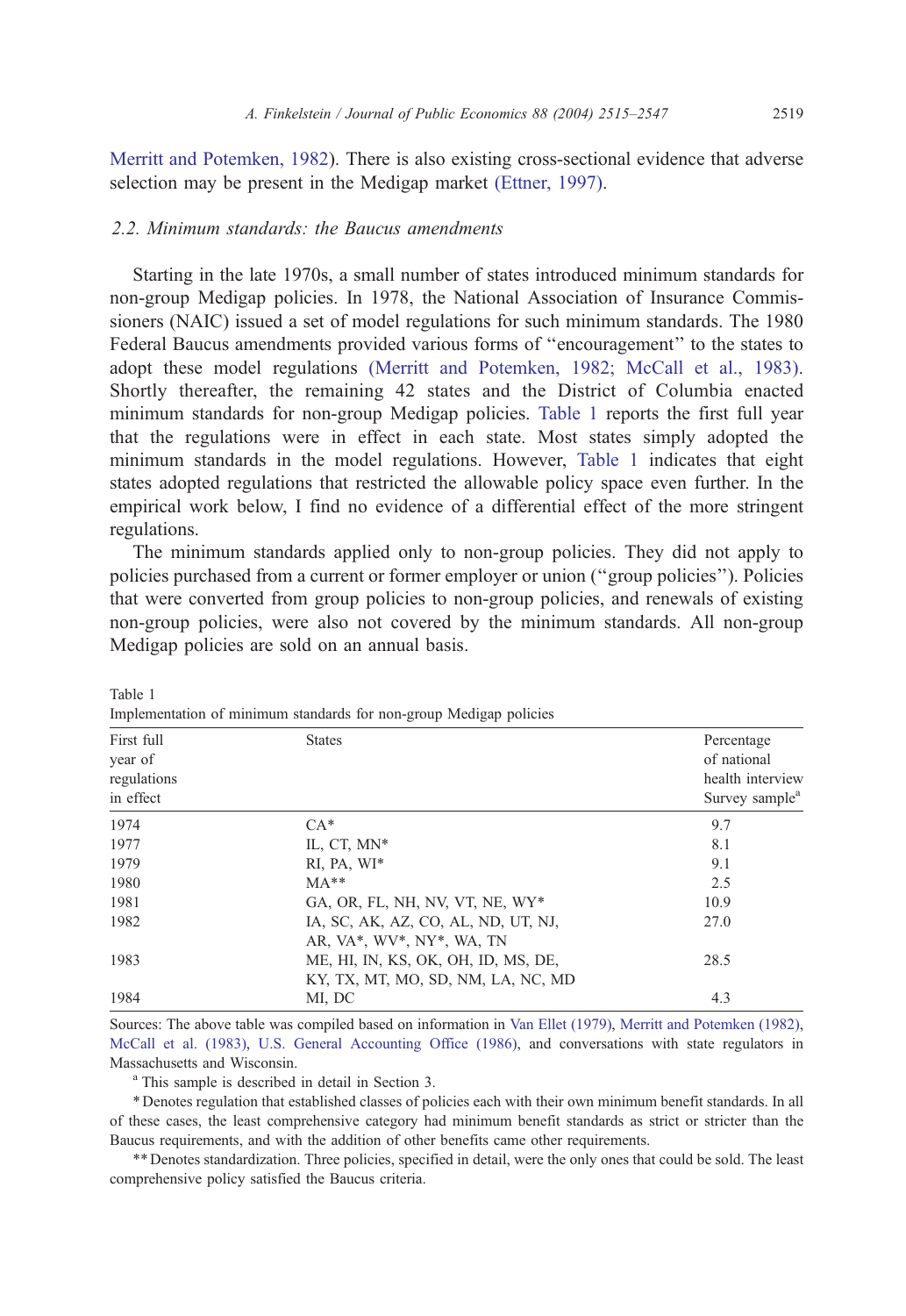The minimum standards limited exclusions for pre-existing conditions to 6 months and specified a minimum set of benefits that policies must cover. Specifically, they required full coverage of the Part A copayments for hospital days covered by Medicare (days 60 through 150), and coverage of 90% of the cost of hospital stays beyond 150 days, at which point Medicare coverage ceases, for at least an additional 365 days. They also mandated full coverage of the Part B physician copayment, subject to a maximum deductible of US\$200 and a maximum benefit of no less than US\$5000 (in nominal dollars). Finally, the policy had to cover the annual deductibles in both Part A and Part B for the first three pints of blood used, but not the general Part A and Part B deductibles. Appendix A provides more detail on the gaps in Medicare coverage and on the specific requirements of the minimum standards.

Two concerns motivated the passage of the Baucus amendments. First, policy-makers were worried that the elderly were unable to make informed choices about their insurance coverage; in particular, it was feared that they overestimated the amount of coverage provided through Medicare and thus did not buy sufficient private coverage (see e.g. [Merritt and Potemken, 1982; DeNovo and Shearer, 1978; U.S. Senate, 1978\)](#page-32-0). The minimum benefit standards described above were designed to address these concerns. In addition, concern about fraud and abuse practiced by a very small segment of the industry motivated several other provisions of the Baucus amendments, such as allowing the purchaser a 30-day ''free look'' period during which the policy could be returned, and requiring the prominent display of cancellation and termination clauses. In a similar vein, the legislation established loss ratio targets for Medigap policies that required the insurance company to return on average at least 75% of premiums collected from association policies and 60% of premiums collected from individual policies. In contrast to the minimum benefit standards, these provisions affected only a few ''rogue'' companies and did not affect the vast majority of buyers in this highly concentrated market. [\(McCall et al., 1983; Merritt and Potemken, 1982; U.S. House of Representatives,](#page-32-0) 1978). In the empirical analysis, I therefore attribute estimated effects of the reforms to the minimum benefit standards.

# 2.3. The ''bite'' of the minimum standards

Data from the 1977 National Medical Care Expenditure Survey (NMCES) indicate that, prior to the enactment of the regulations, less than 7% of non-group policies in effect would have met the minimum standards that are measurable in these data. Ten years later, the 1987 National Medical Expenditure Survey (NMES) indicates the requirements were strongly enforced: 94% of individuals who had policies that were subject to the minimum standards met the measurable requirements. The most binding requirement was for coverage for 365 days beyond the first 150 hospital days—only 11% of non-group policies in 1977 would have met this requirement—followed by the requirement for full coverage of the Part B physician copayment, which only 52% of policies would have satisfied. In contrast, 70% covered the Part A copayments for hospital days 91 – 150, and 87% covered the Part A copayments for hospital days 61 –90.

The potential out-of-pocket liability insured by the mandated benefits was substantial. The mandated coverage of the Part A hospital copayments provided insurance against rare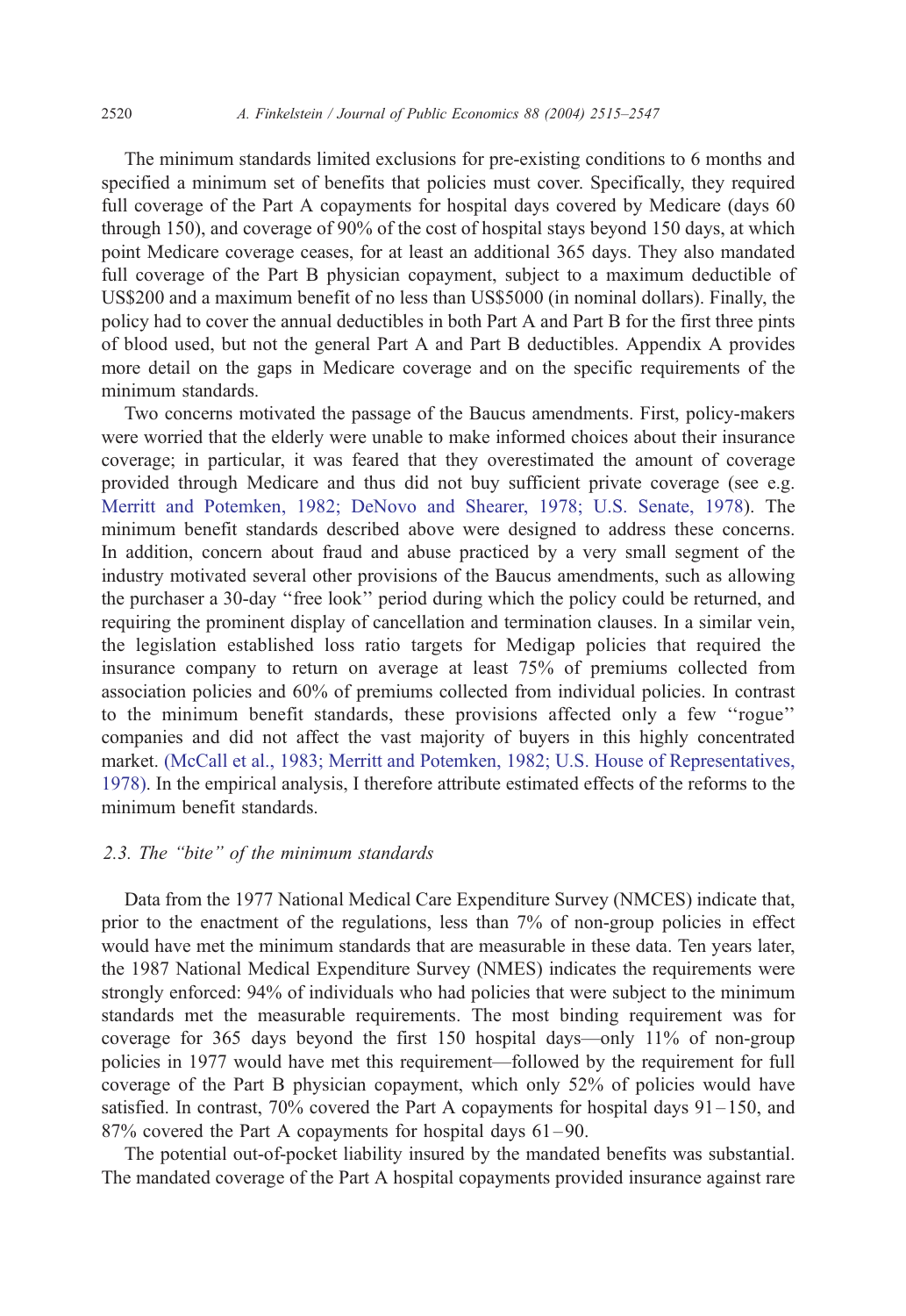

Fig. 1. The effect of minimum standards on the decision to purchase insurance.

but potentially catastrophic financial risks associated with long hospital stays.<sup>5</sup> Moreover, mandated coverage of the 20% Part B copayment for physician charges insured an uncapped and potentially large exposed risk.

#### 2.4. The expected impact of the minimum standards

Consider a 65-year-old, newly eligible for Medicare, who is deciding whether and how much supplementary health insurance to purchase, as shown in Fig. 1. The budget constraint is given by the line AB. Individuals who place a high value on insurance will purchase more comprehensive policies such as E, while those who value insurance less will choose a point such as D. Now suppose that the government imposes a minimum standard on the supplementary market. It does not require purchase of the supplementary insurance, but it mandates that any purchase must be of at least the amount m. The individuals' budget set is now restricted to the point A and the solid line CB.

In the baseline case of perfect competition, constant returns to scale, and perfect information, the regulation does not affect the relative price of health insurance. As a result, individuals whose insurance purchases already satisfy the minimum standards (i.e. they either purchase no insurance at point A or they purchase more than  $m$ , such as at point E) will experience no change in their consumption decisions. An individual who purchases less than m (for example, at point D), however, must now compare his utility from purchasing no insurance to his maximal utility from purchasing a policy that complies with the minimum standards. Assuming strictly convex preferences, if the individual chooses to

<sup>5</sup> Data from a 20% sample of Medicare beneficiaries in 1984 indicate that only 0.1% of the elderly had hospital stays beyond 150 days. A stay of 365 days beyond the 150 days partially covered by Medicare would have cost an individual without private insurance US\$170,638 (assuming a hospital charge of US\$467.5 per day [\(American Hospital Association, 1978\)\)](#page-31-0).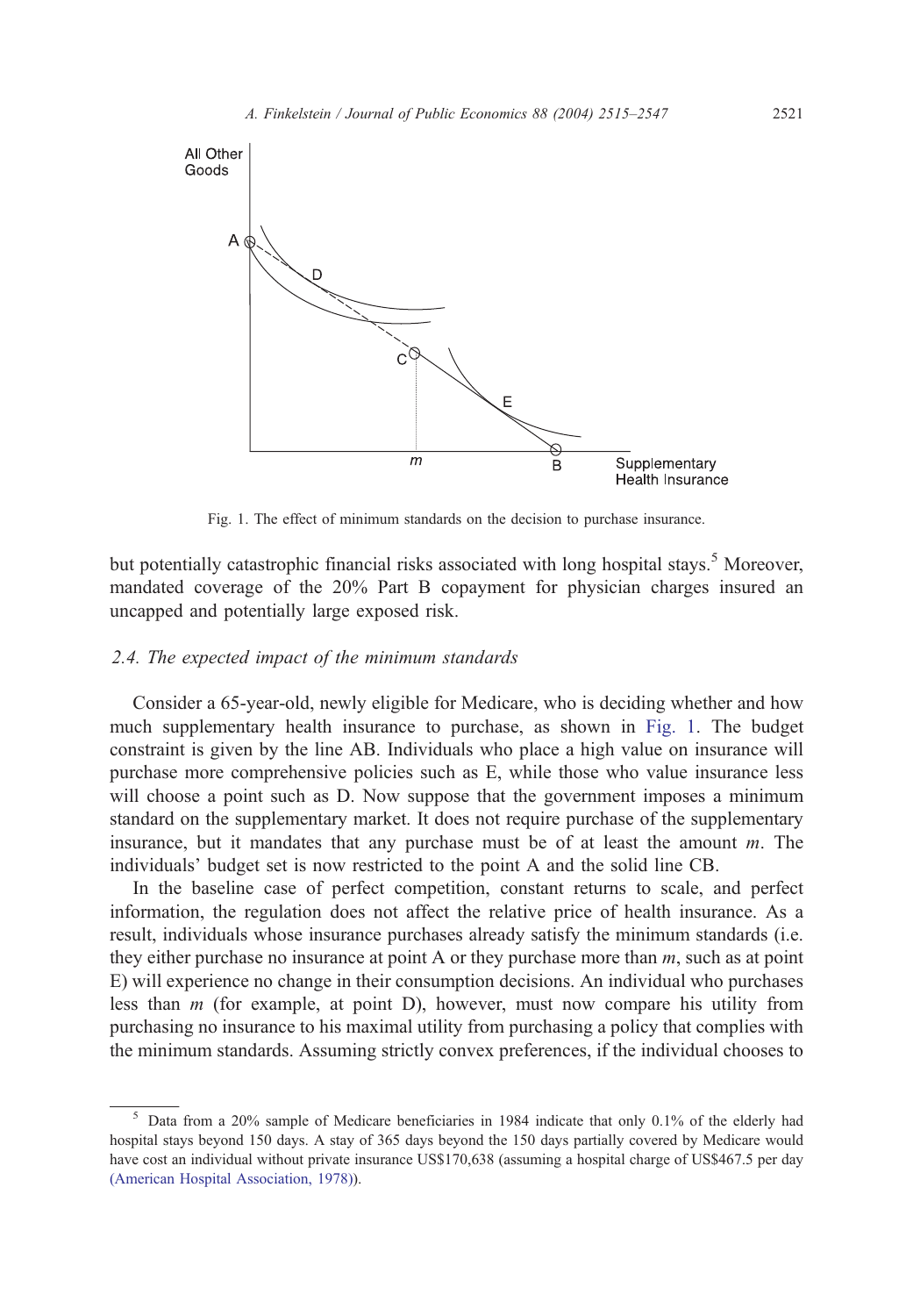purchase insurance, the optimal compliant policy is exactly the minimum required amount of insurance. As drawn, the individual now prefers purchasing no insurance (point A) to the optimal compliant policy (point C).

Once we move away from the benchmark model, three other factors may change the magnitude or even the direction of the expected impact of the minimum standards. First, the presence of consumer misinformation or irrationality—one of the major political motivations for the legislation—might produce larger declines in coverage associated with the minimum standards if consumers mistakenly believe that Medicare covers some or all of the mandated benefits.

Second, if we relax the assumptions of perfect competition and constant returns to scale, the minimum standards may be associated with increased costs or markups, thus raising prices and producing larger declines in insurance coverage. Markups could increase if there is substantial insurance company exit in response to the minimum standards, or if these standards, by restricting the product space, facilitate collusion among the existing companies. Per-policy costs could increase if there are substantial joint costs in producing insurance policies; the minimum standards, by requiring that non-compliant policies be discontinued, could raise the share of joint costs born by the remaining compliant policies.<sup>6</sup>

Third, if we relax the assumption of symmetric information to allow for adverse selection, the effect of minimum standards on the proportion of the population with the regulated insurance is ambiguous. In a simple adverse selection model such as that of [Akerlof \(1970\),](#page-31-0) minimum standards can be welfare improving if the mandated minimum benefits are valued by each member of the insured population at or above his own actuarially fair price, but cannot be purchased at this price in the unregulated market. By bundling the purchase of any non-mandated benefits with the mandated benefits, the minimum standards now make the mandated benefits available at the insured-population average pooling price, and can thus produce increases in insurance coverage and in welfare.<sup>7</sup> Of course, some individuals with private information that they are low risk conditional on the insurance companies' information may—if they have sufficiently low consumer surplus from the nonmandated benefits and value the mandated benefits at less than the insured-population average pooling price—choose to drop coverage altogether. As a result, the Medigap market could unravel, producing substantial—perhaps complete—declines in insurance coverage and reducing the scope for welfare gains. Because of the possibility of unraveling, the declines in insurance coverage may be substantially larger than what can be produced by full-information, demand-side responses alone in the benchmark model.

Finally, it should be noted that the above discussion has assumed that supplementary health insurance varies on only one dimension: quantity. In practice, Medigap policies are multi-dimensional. Policies that would not have met the minimum standards tended to

<sup>6</sup> Of course, in an imperfect competition model, it is also theoretically possible that minimum standards could instead increase the proportion of the population purchasing the regulated product and enhance welfare (see e.g. [Ronnen, 1991\)](#page-32-0).<br><sup>7</sup> This is analogous to [Akerlof's \(1970\)](#page-31-0) description of how a population-wide mandate for insurance

coverage can be welfare improving if each individual values the insurance at or above his actuarially fair price but cannot purchase insurance at this price in the unregulated market.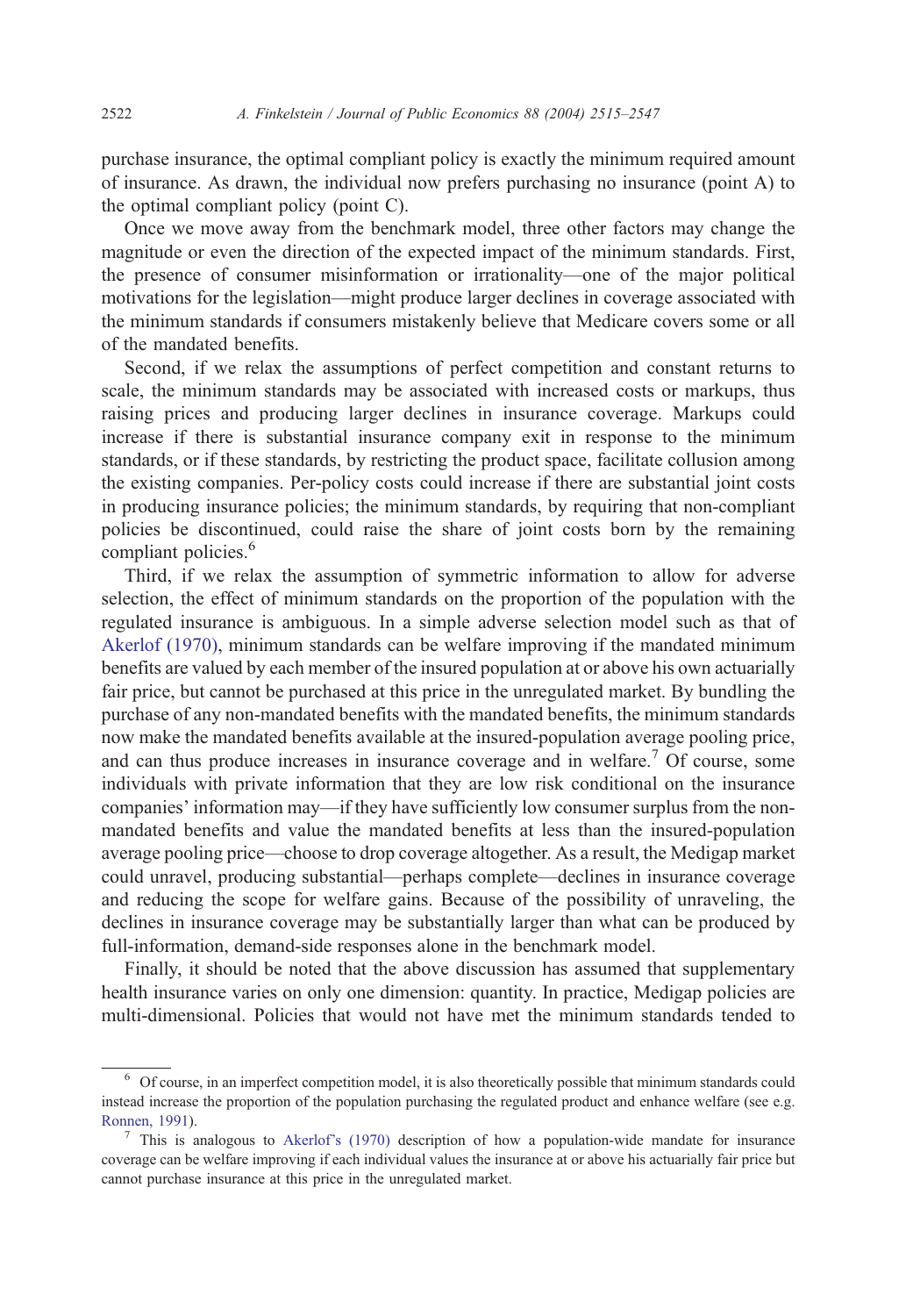cover a variety of non-mandated benefits. For example, in 1977, 98% of policies that would not have met the minimum standards covered the (non-mandated) Part A hospital deductible, and over one-fifth covered outpatient prescription drugs (also not mandated).<sup>8</sup> Once we enrich the analysis to think of a three-good world—mandated insurance benefits, non-mandated insurance benefits, and all other goods—the minimum standards may also affect coverage of non-mandated benefits. Given the nature of the available data, I concentrate in the empirical work on the effect of the minimum standards on the proportion of the population covered by the regulated insurance. I will, however, also present some more suggestive results on the impact of the minimum standards on coverage of non-mandated benefits.

#### 3. Effect of minimum standards on insurance coverage

This section estimates the impact of the minimum standards on insurance coverage. I concentrate on the impact on whether the individual has coverage for the regulated insurance or for other, unregulated, forms of insurance. I also briefly present some more suggestive evidence of the impact of the minimum standards on the intensive margin of coverage of non-mandated benefits among those who are covered by the regulated insurance.

## 3.1. Data and empirical strategy

I use repeated cross-sections from the National Health Interview Surveys (NHIS) to examine the effect of the minimum standards on the probability of being covered by nongroup Medigap. The NHIS is an annual U.S. household survey. Supplementary questions on individuals' source of private health insurance (i.e. group or non-group), if any, were asked in the 1976, 1978, 1980, 1982, 1983, 1984, and 1986 NHIS. The earliest data therefore pre-date the introduction of the minimum standards in all but one of the states. The major drawback to the NHIS is that these data contain no information on health insurance premiums or on the benefits covered by the insurance. I will therefore use an alternative data source below to examine the effect of the minimum standards on these other dimensions.

The choice of the age group for the sample is a key issue. The conventional wisdom was that individuals at that time tended to purchase Medigap policies relatively soon after becoming eligible for Medicare at age 65, and then to renew them without change. I therefore begin by restricting the sample to individuals aged 65– 68 who are covered by Medicare.<sup>9</sup> In additional analyses described below, I examine the effect on other age groups.

<sup>&</sup>lt;sup>8</sup> Author's calculations based on 1977 NMCES.<br><sup>9</sup> I would like to further restrict the sample to those not on Medicaid and those without military health insurance. Unfortunately, data on these types of coverage are not available until the 1982 survey. Estimates of the effect of the reform using only data from 1982 and subsequent years do not differ from the estimates obtained using the whole sample and are not sensitive to whether those with Medicaid and military health insurance are excluded from the sample.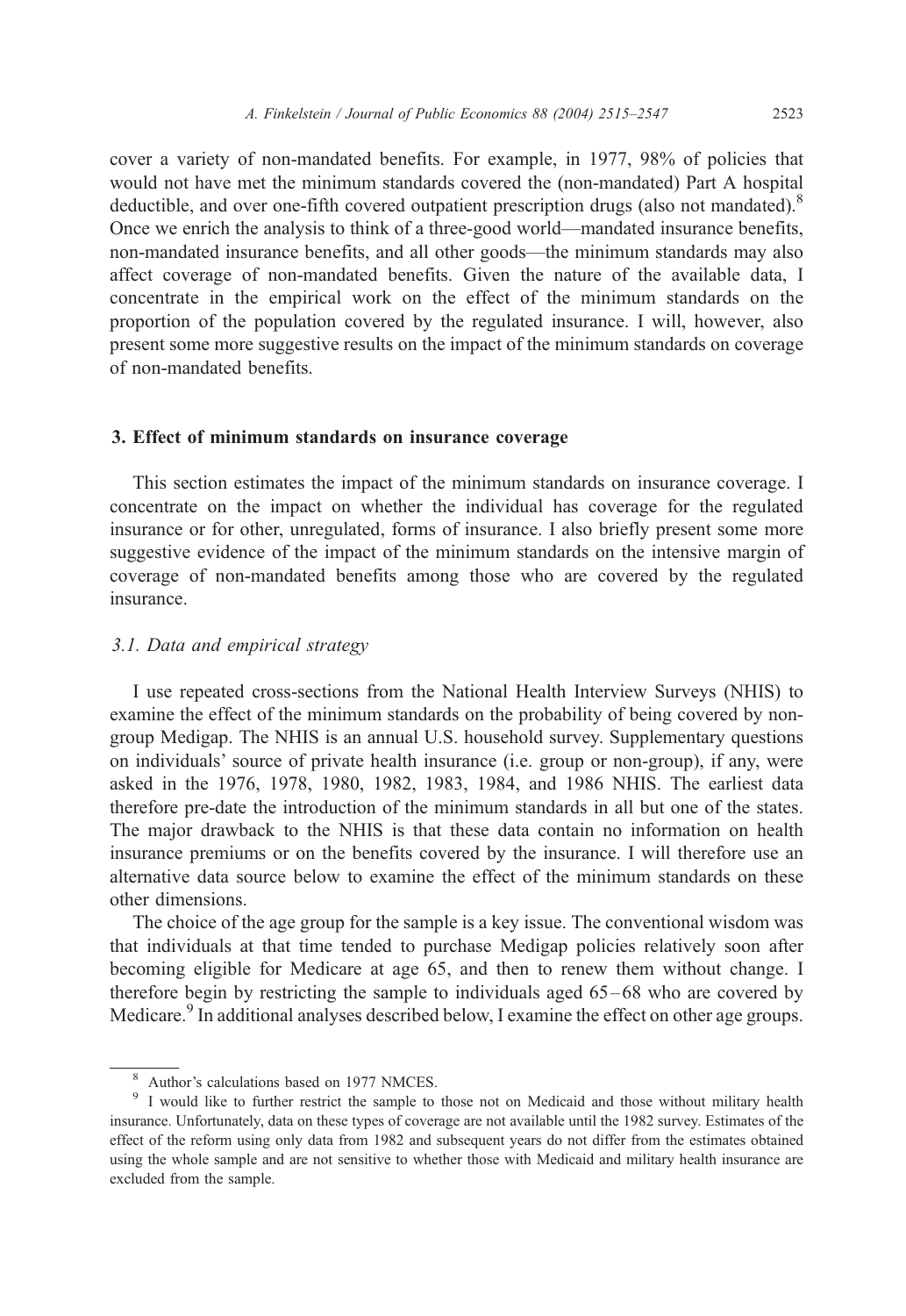The binary dependent variable COVERAGE indicates whether the individual has nongroup private health insurance, defined as insurance that was not ''obtained through an employer or union.'' I exploit the substantial variation detailed in [Table 1](#page-4-0) in the timing of different states' adoption of the minimum standards to identify their effect on coverage rates in the non-group market. The empirical strategy compares non-group coverage rates after the reform has been imposed to non-group coverage rates prior to its imposition, while controlling for other possible confounding changes. The basic estimating equation is:

$$
COVERAGE_{ijt} = \alpha + STATE_j + YEAR_t + X_{ijt}\beta + \lambda ADOPT_{jt} + \varepsilon_{ijt}.
$$
 (1)

STATE and YEAR are fixed effects that control respectively for any fixed differences across states in coverage rates and for any yearly changes in coverage rates that are common across states. X is a vector of covariates. It controls for observable compositional changes in the sample along dimensions that may be related to the propensity to hold non-group coverage. It consists of a series of dummies for age, gender, race (white or non-white), education (less than high school, high school graduate, some college, college graduate and higher), marital status (married or not), and self-reported health status (excellent, very good or good versus fair or poor).<sup>10</sup> ADOPT<sub>it</sub> is an indicator variable equal to 1 if the individual in state *j* and year *t* is subject to the minimum standards regulation, and 0 otherwise.  $\lambda$ , the key parameter of interest, thus measures the estimated change in non-group insurance coverage rates associated with the implementation of the reform.

To examine the dynamics in the timing of the impact of the minimum standards, I enrich the basic specification to allow for separate short-term and long-term effects of the reform as follows:

$$
COVERAGE_{ijt} = \alpha + STATE_j + YEAR_t + X_{ijt}\beta + \lambda_1 ADOPT_{jt,1} + \lambda_2 ADOPT_{jt,2} + \varepsilon_{ijt}
$$
\n(2)

ADOPT<sub>it,1</sub> is an indicator variable equal to 1 if it is the first or second year after adoption of the minimum standards in state  $j$ .<sup>11</sup> ADOPT<sub> $j$ t</sub>, is an indicator variable equal to 1 if it is three or more years after adoption of the minimum standards in state j.

The identifying assumption in Eqs. (1) and (2) is that, absent the reform, states who implemented the reform in different years would have had similar trends in Medigap coverage. Underlying trends in Medigap coverage do not pose a problem for the identification strategy, as long as there are not systematic differences across states in these trends that are correlated with the year in which states adopted the minimum standards. I conduct a partial test of this identifying assumption by examining whether there are significant changes in coverage rates in the periods prior to the state's

<sup>&</sup>lt;sup>10</sup> I group health status this way because until 1982 the individual is given a choice of reporting their health status as "excellent", "good", "fair" or "poor." In 1982 and in subsequent years, the individual also has the option of reporting ''very good''.

<sup>&</sup>lt;sup>11</sup> Because the data are, for the most part, biannual, I do not look at potential year-to-year differences in the effect of the reform.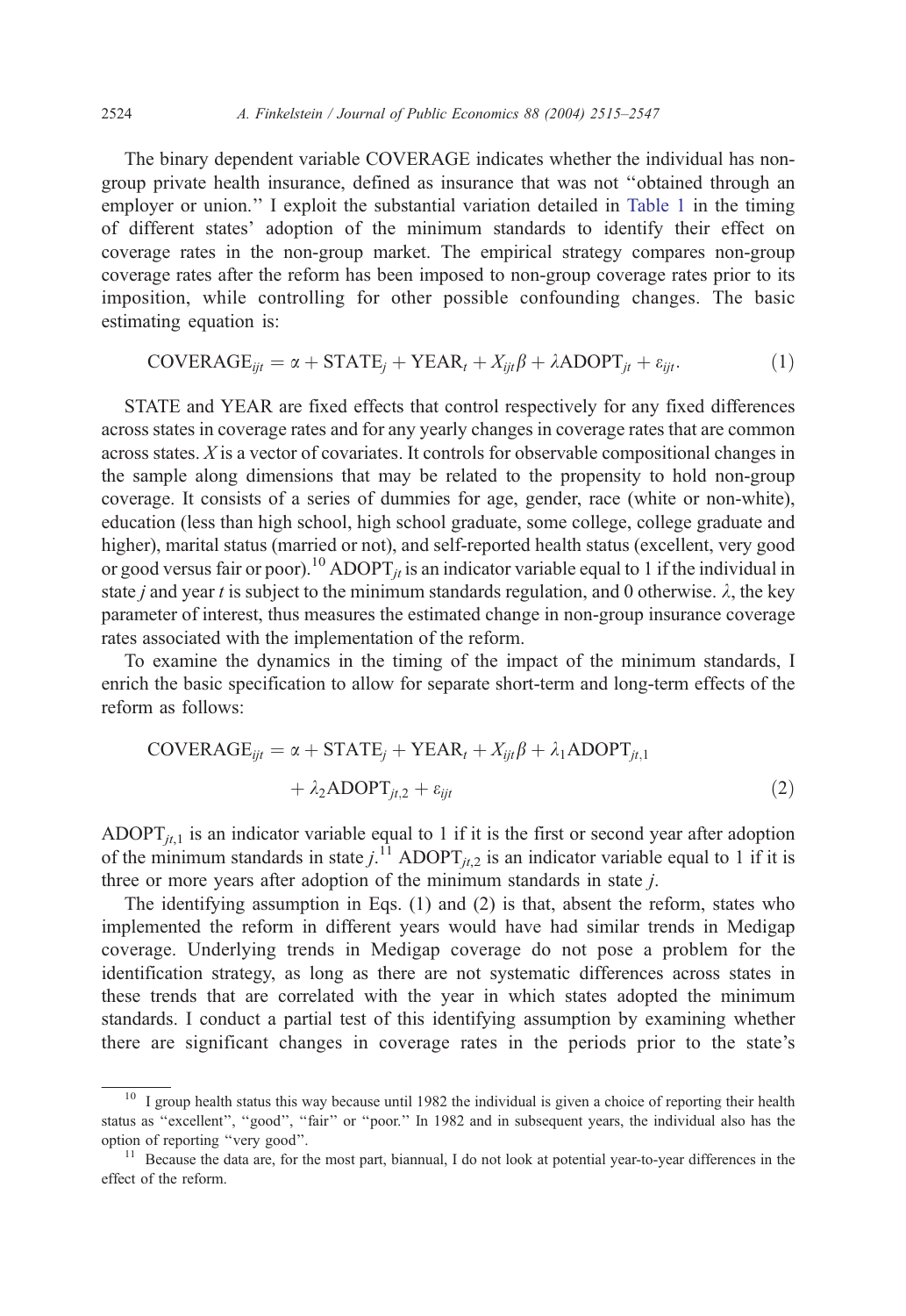|                                  | (1)         | (2)         | (3)         | (4)        |
|----------------------------------|-------------|-------------|-------------|------------|
| <b>ADOPT</b>                     | $-0.051***$ | $-0.053***$ |             |            |
| (after adoption)                 | (0.014)     | (0.014)     |             |            |
| $ADOPT_1$                        |             |             | $-0.049***$ | $-0.011$   |
| (1 or 2 years after adoption)    |             |             | (0.013)     | (0.034)    |
| ADOPT <sub>2</sub>               |             |             | $-0.080***$ | $-0.075*$  |
| (3 or more years after adoption) |             |             | (0.022)     | (0.039)    |
| State fixed effects              | <b>YES</b>  | <b>YES</b>  | <b>YES</b>  | <b>YES</b> |
| Year fixed effects               | <b>YES</b>  | <b>YES</b>  | <b>YES</b>  | <b>YES</b> |
| Includes covariates              | NO.         | <b>YES</b>  | <b>YES</b>  | <b>YES</b> |
| Ages includes in sample          | $65 - 68$   | $65 - 68$   | $65 - 68$   | 65         |
| $R^2$                            | 0.031       | 0.048       | 0.048       | 0.062      |
| N                                | 17,649      | 17,317      | 17,317      | 4384       |

<span id="page-10-0"></span>

| Table 2                                                |  |  |
|--------------------------------------------------------|--|--|
| Effect of minimum standards on non-group coverage rate |  |  |

Coefficients in columns (1) and (2) are from OLS estimation of Eq. (1) using the 1976 through 1986 NHIS data. Coefficients in column (3) are from OLS estimation of Eq. (2) on the same data. The dependent variable is whether an individual has coverage in the non-group market. Standard errors are in parentheses. They are adjusted for the heteroscedasticity in the linear probability model and allow for an arbitrary covariance matrix within each state over time.

\* Denotes significance at the 10% level.

\*\*\* Denotes significance at the 1% level.

implementation of the reform relative to states that implemented at a different time. I therefore estimate the following:

COVERAGE<sub>ijt</sub> = 
$$
\alpha
$$
 + STATE<sub>j</sub> + YEAR<sub>t</sub> +  $X_{ijt}\beta$  +  $\lambda_{-2}$ ADOPT<sub>jt,-2</sub>  
+  $\lambda_{-1}$ ADOPT<sub>jt,-1</sub> +  $\lambda_1$ ADOPT<sub>jt,1</sub> +  $\lambda_2$ ADOPT<sub>jt,2</sub> +  $\varepsilon_{ijt}$  (3)

ADOPT $_{i_{t-1}}$  is an indicator variable equal to 1 if it is 2 or 3 years prior to adoption and ADOPT $_{it-2}$  is an indicator variable equal to 1 if it is 4 or more years prior to adoption. The omitted reference category is the year of adoption and the year prior to adoption (period 0).

# 3.2. Results

Table 2 presents the results of estimating Eqs. (1) and (2) by OLS. Columns (1) and (2) present the results of estimating Eq. (1) without and with covariates, respectively. They indicate that the reform is associated with a 5.1 to 5.3 percentage point decrease in coverage. This effect is statistically significant at the 1% level and is not sensitive in magnitude or significance to the inclusion of covariates.<sup>12</sup>

<sup>&</sup>lt;sup>12</sup> As an alternative empirical strategy, I estimated the effect of the reform if the ADOPT variable is instead turned on for individuals who are 65 in the first year of the reform, 65 – 66 in the second year of the reform, etc., out to  $65-77$  in the 12th year of the reform. The estimated coefficient on ADOPT decreases to  $-0.017$  with this alternative approach, although it remains statistically significant at the 5% level. The lower estimate is most likely due to the fact that some individuals purchase Medigap at ages 66 to 68, and are thus affected by the reform; however, this approach treats them as unaffected by the reform.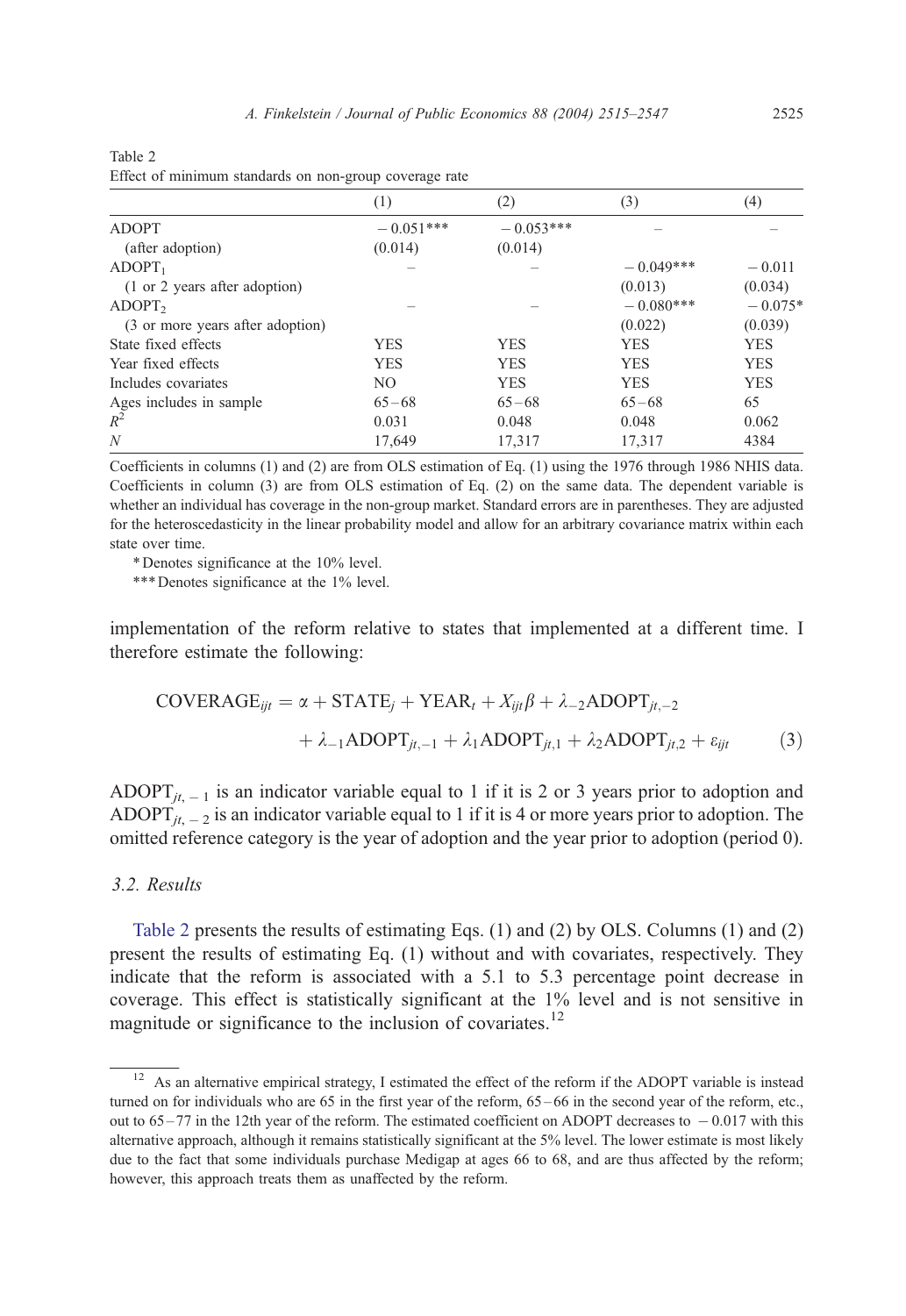Column (3) examines the dynamics of the impact of the reform, using the specification in Eq. (2). The effect of the reform persists after it has been in place for 3 or more years, and indeed increases slightly. The reform is associated with a 4.9 percentage point reduction in coverage after 1 to 2 years and an 8.0 percentage point reduction after 3 or more years; these point estimates are statistically significantly different at the 10% level. In results not reported here, I am unable to detect any difference in the estimated effect of the reform for various time periods beyond 3 years.

The several-year lag before the full effect of the reform is felt is potentially driven by the decision to include individuals aged  $65-68$  in the sample. If, in fact, individuals only buy Medigap policies when they are first covered by Medicare at age 65, then as time since the regulation passes, the fraction of the sample purchasing their Medigap policy after the regulations went into effect is increasing over the first 3 years after the implementation of the regulation. To investigate this possibility, column (4) shows the results of re-estimating Eq. (2) on a sample of only 65-year-olds. The results for the sample of 65-year-olds indicate that the minimum standards are associated a long-run decline of 7.5 percentage points; this is statistically significantly larger (at the 1% level) than the estimated short-run decline of only 1.1 percentage point. This suggests that the larger longrun effect is not an artifact of including older ages in the sample. It may instead be due to a lag in enforcement, or to the dynamics of adjustment to a new equilibrium.

I examine whether the effect of the reform differs across observable characteristics of the individuals such as educational attainment, marital status, gender, race or health status. The only substantive or statistical differences—in either levels or proportions—are by race. The estimated short- and long-run effects of the reform for whites (who make up approximately 90% of the sample) are smaller  $(-0.045 \text{ and } -0.070, \text{ respectively})$  than for non-whites  $(-0.084$  and  $(-0.171$ , respectively). All of these estimates are statistically significant at the 1% level and the estimated long-run effect of the reform is statistically significantly smaller for whites than for non-whites at the 5% level. Since non-whites are less likely to have non-group coverage prior to the reform than whites (18 percentage points versus 34 percentage points), the proportional effects of the reform are even larger for non-whites than for whites. Indeed, the estimates suggest that the long-run effect of the reform was to almost entirely eliminate non-group coverage among non-whites.

Race is also the only demographic characteristic along which there exists substantial differences in the amount of non-mandated coverage prior to the reforms. Specifically, data from the 1977 NMCES indicate that, prior to the reform, non-whites tended to have substantially less coverage of non-mandated benefits than whites. It makes sense in a model with rational consumers that there is a larger decline in coverage for the group that had substantially less coverage prior to the reform since the minimum standards are a greater proportional tax on smaller policies.

I also examine whether declines in non-group Medigap coverage associated with the minimum standards represent a net decline in insurance coverage or whether there is substitution toward alternative sources of supplementary insurance: public Medicaid and private group insurance.<sup>13</sup> [Table 3](#page-12-0) reports the results of estimating Eq. (2) using first an

<sup>&</sup>lt;sup>13</sup> Prior to the minimum standards, just under 10% of the sample had Medicaid coverage. Group coverage rates were similar to non-group coverage rates. They remained roughly constant over the time period studied.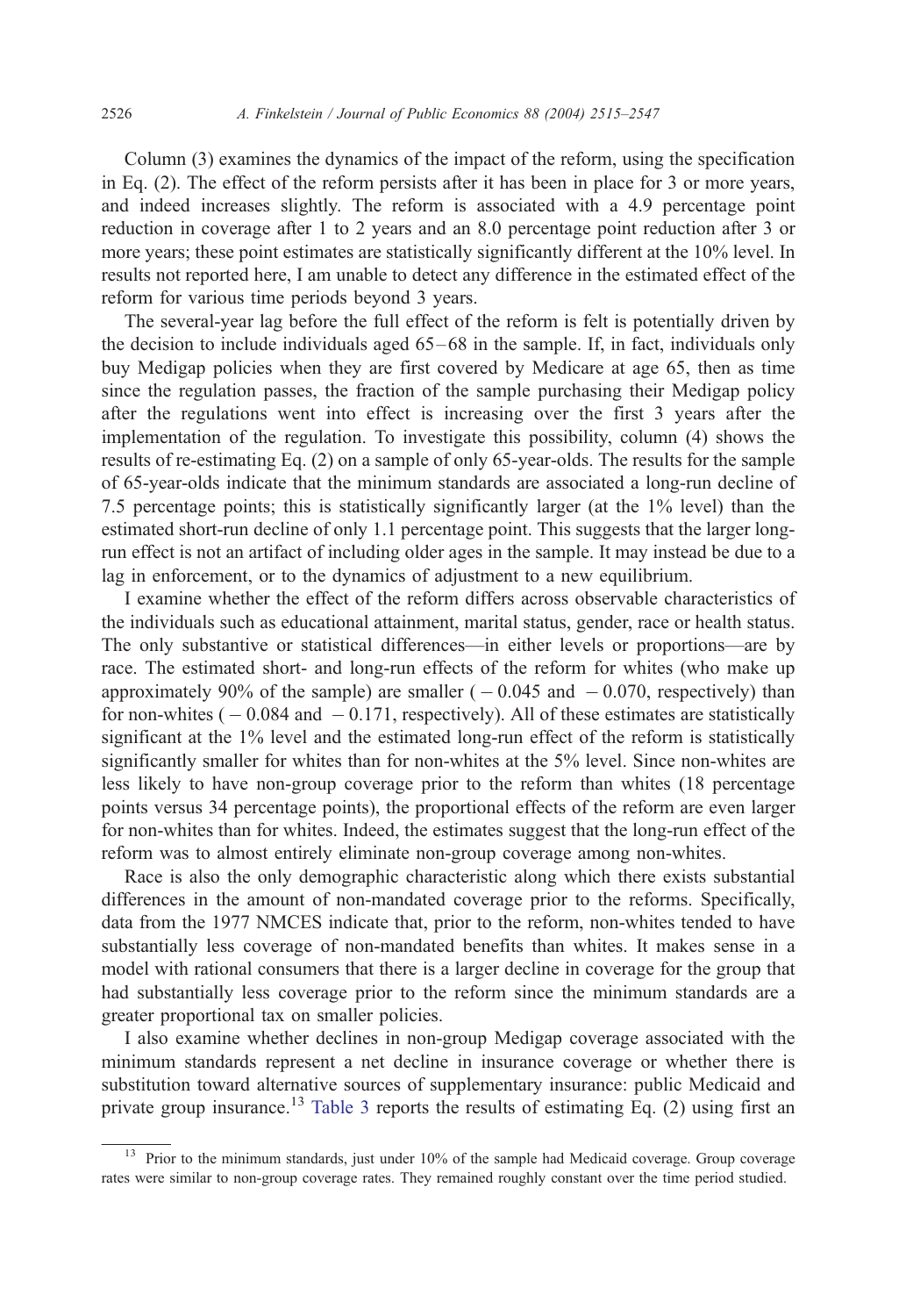<span id="page-12-0"></span>Table 3

|                                                        | Group coverage  | Medicaid coverage | Medicaid coverage;<br>Sample limited to<br>individuals with<br>less than high<br>school education |
|--------------------------------------------------------|-----------------|-------------------|---------------------------------------------------------------------------------------------------|
| $ADOPT_1$<br>(1 or 2 years after adoption)             | 0.011(0.015)    | 0.009(0.012)      | 0.017(0.022)                                                                                      |
| ADOPT <sub>2</sub><br>(3 or more years after adoption) | $-0.001(0.013)$ | 0.021(0.015)      | 0.031(0.027)                                                                                      |
| $R^2$                                                  | 0.101           | 0.113             | 0.135                                                                                             |
| N                                                      | 17,332          | 9224              | 3986                                                                                              |

Effect of minimum standards on coverage by alternative sources of supplementary insurance

Coefficients are from OLS estimation of Eq. (2). Column headings give the dependent variable. The first column is estimated using the 1976 through 1986 NHIS data. Since information on Medicaid coverage is available only in 1982 and later years, the other two columns are estimated using the 1982 through 1986 NHIS data. Standard errors are in parentheses. They are adjusted for the heteroscedasticity in the linear probability model and allow for an arbitrary covariance matrix within each state over time. All regressions include a full set of covariates and state and year fixed effects. Sample is limited to those aged 65 to 68.

indicator for group coverage and then an indicator for Medicaid coverage for the dependent variable.<sup>14</sup> I find no evidence of substitution to either source of coverage associated with the minimum benefit standards. The Medicaid results are robust to restricting the sample to those in the lowest education category (who presumably are mostly likely to be eligible for Medicaid). This lack of substitution is not surprising given that group coverage and Medicaid tend to be both more comprehensive and cheaper than non-group coverage. The non-group market, presumably, consists of individuals without access to group insurance or Medicaid.

Finally, I examine whether the regulations are associated with changes in coverage for existing non-group policyholders. Recall that individuals with existing policies could continue to renew them without becoming subject to the minimum standards, thus exempting them from the regulations. I therefore re-estimate Eq. (2) on the subsample of individuals who are 70 or older when the regulations went into effect and on the sub-sample of individuals who are  $70-74$  when the regulations went into effect.<sup>15</sup> In results not reported here, there is no evidence that the reform affected coverage for either of these older groups in either the short or long run; the coefficients on the ADOPT variables are all small in magnitude and statistically insignificant. This is

<sup>&</sup>lt;sup>14</sup> I can only measure Medicaid coverage starting in 1982; the analysis of the effect of the minimum standards on Medicaid coverage is therefore restricted to data in 1982 and later years. The results for non-group coverage reported above are robust to a similar restriction.<br><sup>15</sup> For periods prior to the reform, the sample is limited to individuals 70 and over (or 70–74). For periods

after the implementation of the reform, the sample is limited to individuals who would have been at least 70 (or 70 – 74) when the reform was implemented. Because of concern that the estimates may be biased by the aging of the sample within each state over time, I re-estimate Eq. (2) on the sub-sample of individuals who are 82 or older in each year; these individuals are all at least 70 in 1974 (the first year that regulations went into effect) in each year of data. The results are not sensitive to this alternative sample definition.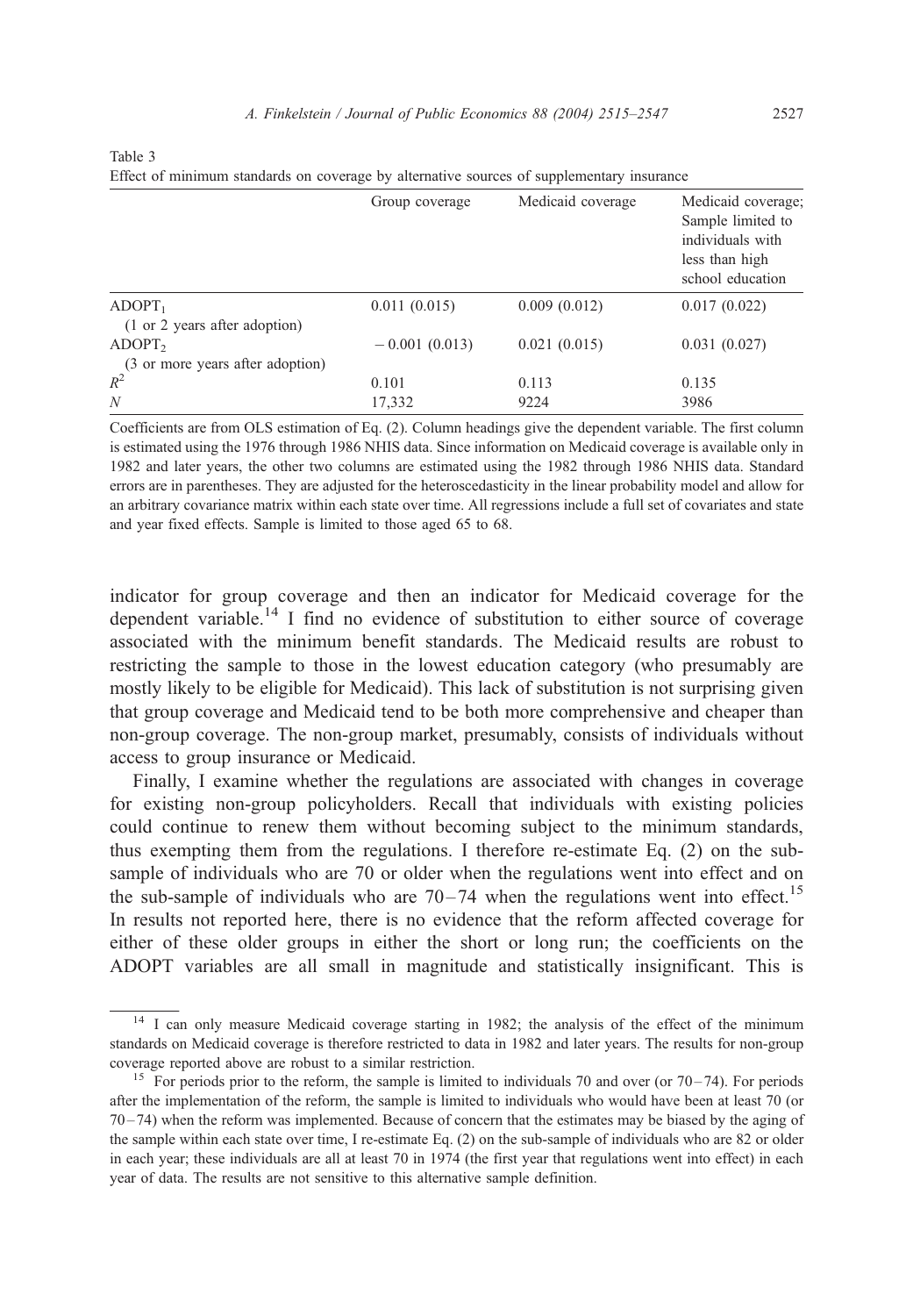consistent with the conventional wisdom that individuals tended to buy their Medigap policies relatively soon after becoming eligible for Medicare at age 65 and then to renew them without change; the older individuals would therefore not have become subject to the regulations. It is also not suggestive of large supply-side changes in costs or in markups on the regulated insurance associated with the minimum standards; any such changes should affect the prices of Medigap policies and hence produce declines in insurance coverage among existing policyholders who were not directly affected by the regulation.

#### 3.3. Specification checks

I performed an array of specification checks to test the robustness of the results in [Tables 2 and 3](#page-10-0) and to investigate the validity of the identifying assumption. Table 4 reports the results for several of the most important specification tests of the non-group coverage results; the specification tests for group coverage and Medicaid are not reported but are similarly supportive. The first column of Table 4 indicates that the results are robust to adding state-specific linear time trends to the basic specification in Eq. (2). The second and third columns show the results of estimating Eq. (3) without and with state-specific linear trends, respectively. There is no evidence in either specification of changes in non-group

|                                     | Full         | Full         | Full         | States with                           | States with                           |
|-------------------------------------|--------------|--------------|--------------|---------------------------------------|---------------------------------------|
|                                     | sample $(1)$ | sample $(2)$ | sample $(3)$ | reforms first<br>in effect<br>1979 or | reforms first<br>in effect<br>1981 or |
|                                     |              |              |              | later $(4)$                           | earlier $(5)$                         |
| $ADOPT_{\cdot2}$                    |              | 0.011        | $-0.009$     | 0.020                                 |                                       |
| (4 or more years prior to adoption) |              | (0.018)      | (0.045)      | (0.029)                               |                                       |
| $ADOPT_{-1}$                        |              | 0.0002       | $-0.006$     | 0.007                                 |                                       |
| (2 or 3 years prior to adoption)    |              | (0.014)      | (0.019)      | (0.017)                               |                                       |
| $ADOPT_1$                           | $-0.045**$   | $-0.049***$  | $-0.044**$   | $-0.051**$                            | $-0.053***$                           |
| (1 or 2 years after adoption)       | (0.017)      | (0.014)      | (0.019)      | (0.021)                               | (0.019)                               |
| ADOPT <sub>2</sub>                  | $-0.078**$   | $-0.081***$  | $-0.075**$   | $-0.070$                              | $-0.081***$                           |
| (3 or more years after adoption)    | (0.032)      | (0.021)      | (0.035)      | (0.043)                               | (0.022)                               |
| State-specific linear trends        | <b>YES</b>   | NO.          | <b>YES</b>   | NO.                                   | NO.                                   |
| $R^2$                               | 0.052        | 0.049        | 0.052        | 0.050                                 | 0.038                                 |
| N                                   | 17,317       | 17,317       | 17,317       | 14,329                                | 6950                                  |

Table 4 Effect of minimum standards on non-group coverage rate: specification checks

Coefficients in columns (1) and (5) are from OLS estimation of Eq. (2) using the 1976 through 1986 NHIS data; the ADOPT variables are interpreted relative to the entire period prior to adoption. Coefficients in column (2) through (4) are from OLS estimation of Eq. (3) on the same data; the ADOPT variables are interpreted relative to period 0. The dependent variable is whether an individual has coverage in the non-group market. Sample is limited to those aged 65 to 68. Standard errors are in parentheses. They are adjusted for the heteroscedasticity in the linear probability model and allow for an arbitrary covariance matrix within each state over time. All regressions include a full set of covariates and state and year fixed effects.

\*\*Denotes significance at the 5% level.

\*\*\*Denotes significance at the 1% level.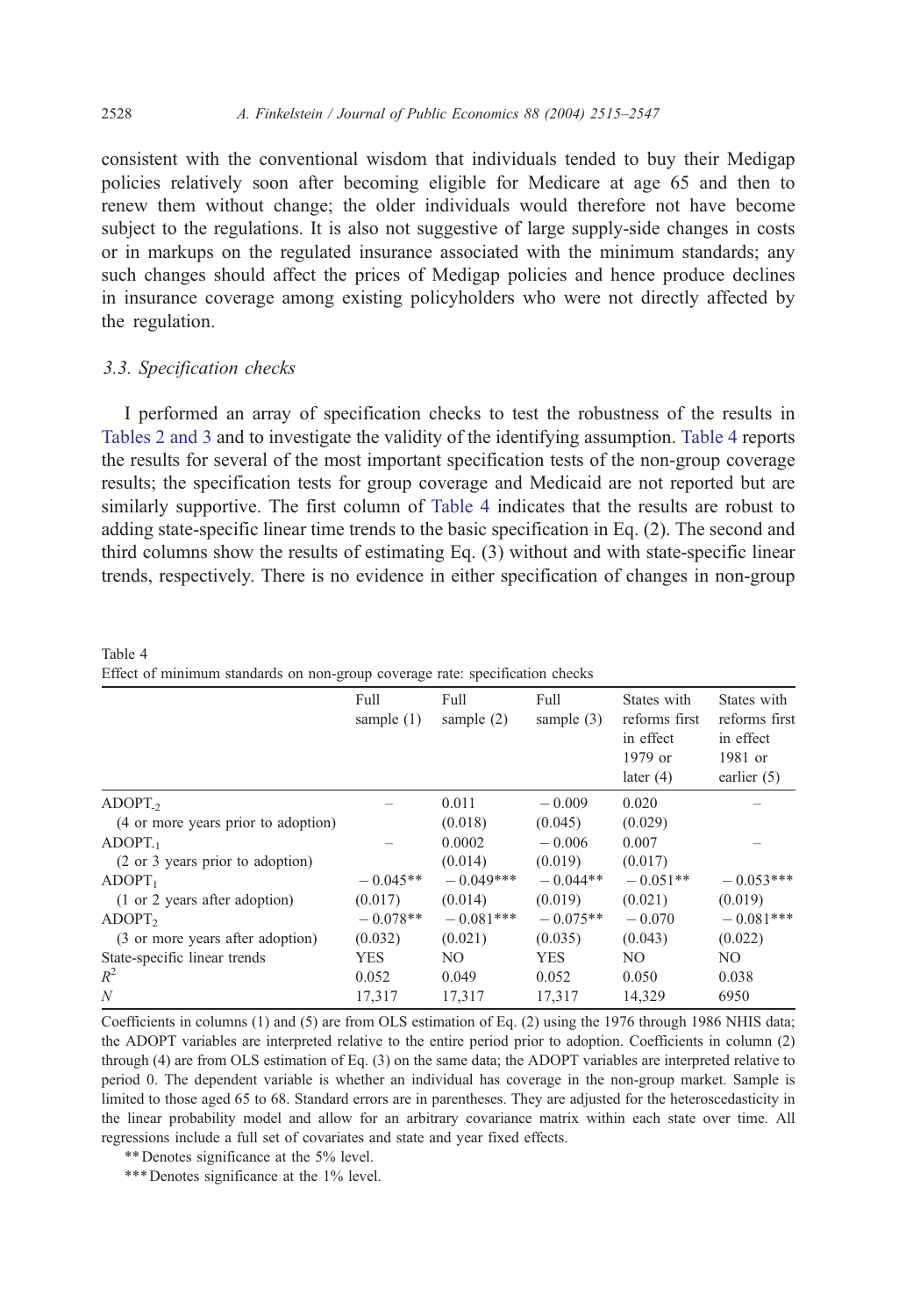coverage in periods prior to the reform relative to period 0 (the year of the reform and the year prior to the reform). This serves as partial confirmation of the identifying assumption that absent the introduction of the legislation, states would have had similar trends in Medigap coverage. It also suggests that the reforms were not adopted in response to preexisting trends in non-group coverage rates.

The composition of states used to estimate the coefficient on any given ADOPT<sub> $it k$ </sub> varies with  $k$ . For example, since the earliest year of data is 1976, the coefficient on ADOPT $_{it-1}$  (2 or 3 years before adoption), is identified only by individuals in states where the regulation's first full year in effect was 1978 or later. This could contaminate my results if the effect of the reform varies across states, or if the pre-period trends differ across states in ways not fully captured by a state-specific linear trend. To test for this, I reestimate the model on two different balanced panels of states. In column (4), I re-estimate Eq. (3) using states in which regulations were first in effect in 1979 or later. In column (5), I re-estimate Eq. (2) using states in which regulations were first in effect in 1981 or earlier.<sup>16</sup> The results are not sensitive to these restrictions.

# 3.4. Magnitude of the effect on non-group coverage

Prior to the introduction of the minimum standards, 33% of the sample had non-group coverage. The estimates therefore indicate that the imposition of the minimum standards is associated with a 15% decline in non-group coverage in the first 2 years after implementation and a long-run reduction in coverage of almost 25%.

These estimates are within the broad range of findings that would be consistent with a full-information, demand-side response to the minimum standards. Using detailed information on medical expenditures and sources of payment from the 1977 NMCES, I estimate that, ignoring moral hazard and adverse selection effects, the mandated Baucus benefits would have raised the expected payments (and hence an actuarially fair premium) for these policies by US\$168, or 30%. If the marginal utility of complying with the mandate is zero, this predicted premium increase represents a 30% net tax on the purchase of non-group insurance. Under this assumption, the 25% decline in nongroup insurance coverage is consistent with estimates of the price elasticity of demand for health insurance, which lie in the range of  $-0.5$  to  $-1$  [\(Cutler, 1996\).](#page-32-0)<sup>17</sup> Of course, the marginal utility from the mandated insurance is likely to be positive, suggesting that the effect of the reform would be lower than the 15 to 30% decline in coverage predicted from a 30% net tax. On the other hand, accounting for administrative loads, insurance company profits and adverse selection suggests that the premium increase associated with complying with the mandated minimum benefits would likely be larger than the 30% calculated above.

<sup>&</sup>lt;sup>16</sup> There is not sufficient variation in the timing of adoption in this sample to look separately at effects in various pre-periods, as in Eq. (3). <sup>17</sup> Most estimates of the price elasticity of demand for health insurance are based on the demand response for

comprehensive health insurance. The available evidence of the price elasticity of demand for supplementary health insurance suggests that it is in the low end of the range of estimated elasticities for comprehensive health insurance [\(Finkelstein, 2002a\).](#page-32-0)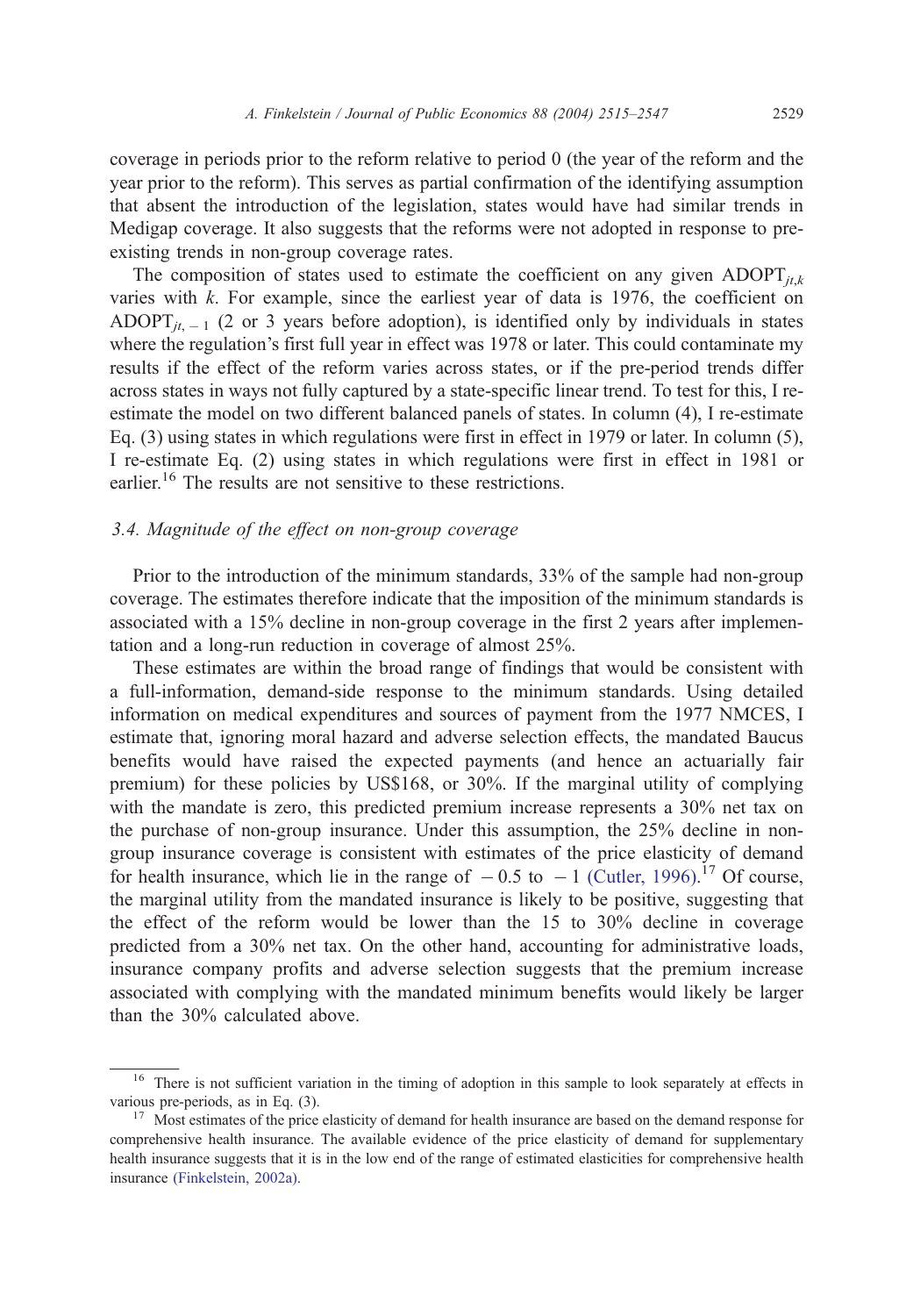# 3.5. Suggestive evidence on coverage of non-mandated benefits and premiums

As discussed in Section 2, the minimum standards may also affect coverage of nonmandated benefits and premiums. Unfortunately, detailed data on the nature of benefits covered by an individual's Medigap policy and on premiums for these policies do not exist at the high, bi-annual frequency used to examine the impact of the minimum standards on insurance coverage. Such data are available, however, in the 1977 National Medical Care Expenditure Survey (NMCES) and its companion survey, the 1987 National Medical Expenditure Survey  $(NMES)$ .<sup>18</sup> The long time period between these two cross-sections, which spans the adoption of the minimum standards in almost all states, makes the results of this section necessarily more speculative than those in the previous section.

I use changes in benefit coverage and premiums for individuals with group Medigap insurance to try to control for other changes in the demand or supply of various Medigap benefits that may have occurred in the non-group market during this 10-year period. I limit the sample to Medicare recipients aged 65 to 71 who are policyholders of private health insurance and are not covered by Medicaid. The age cut is chosen in keeping with the results of the previous section, in which I found that individuals aged 65 to 68 were affected by the reform.<sup>19</sup> I exclude individuals who are covered as dependents on group plans since such individuals cannot separately choose benefits that differ from those of the policyholder on the group plan. There are no dependents covered by non-group Medigap policies since such policies only cover a single individual.<sup>20</sup> I also limit the sample to those who are retired, defined as individuals who are not in the labor force.<sup>21</sup> Finally, since the data are at the policyholder level, I exclude anyone who has both non-group insurance and group insurance (approximately 7% of the sample) because in such cases I cannot tell from which market a given benefit comes.

The empirical strategy is to compare changes in benefit coverage rates or in log premiums between 1977 and 1987 for privately insured individuals affected by the reform (i.e. those with non-group coverage) to changes for a control group of privately insured individuals who were not affected by the reform (i.e. those with group coverage). The basic estimating equation is:

$$
Y = \beta_1 \text{AFTER} \times \text{NON} - \text{GROUP} + \beta_2 \text{AFTER} + \beta_3 \text{NON} - \text{GROUP} + X\beta_4 + \varepsilon. \tag{4}
$$

The dependent variable is either the log of premiums or a binary indicator of whether the individual's health insurance coverage includes a given benefit. The premium is

<sup>&</sup>lt;sup>18</sup> Benefit information is obtained by contacting each individual's source of insurance for policy details and then coding up these details. This is considerably more reliable than self-reported benefit information.

<sup>&</sup>lt;sup>19</sup> These data do not contain information on state of residence. But anyone who is 71 or younger in 1987 was no older than 68 in 1984 (the last year that was the first full year for regulation to be in effect in any state) and therefore is in the age group that I found was affected by the reform in the previous analysis.<br><sup>20</sup> The results in this section are not sensitive to including individuals who are dependents on group Medigap

policies in the sample.<br><sup>21</sup> I make this restriction because federal legislation introduced in 1982 required that employers offer the

same health insurance packages to employed workers under and over age 65. This is not a severe restriction as most individuals over 65 are retired. The results in the NHIS are not sensitive to this restriction.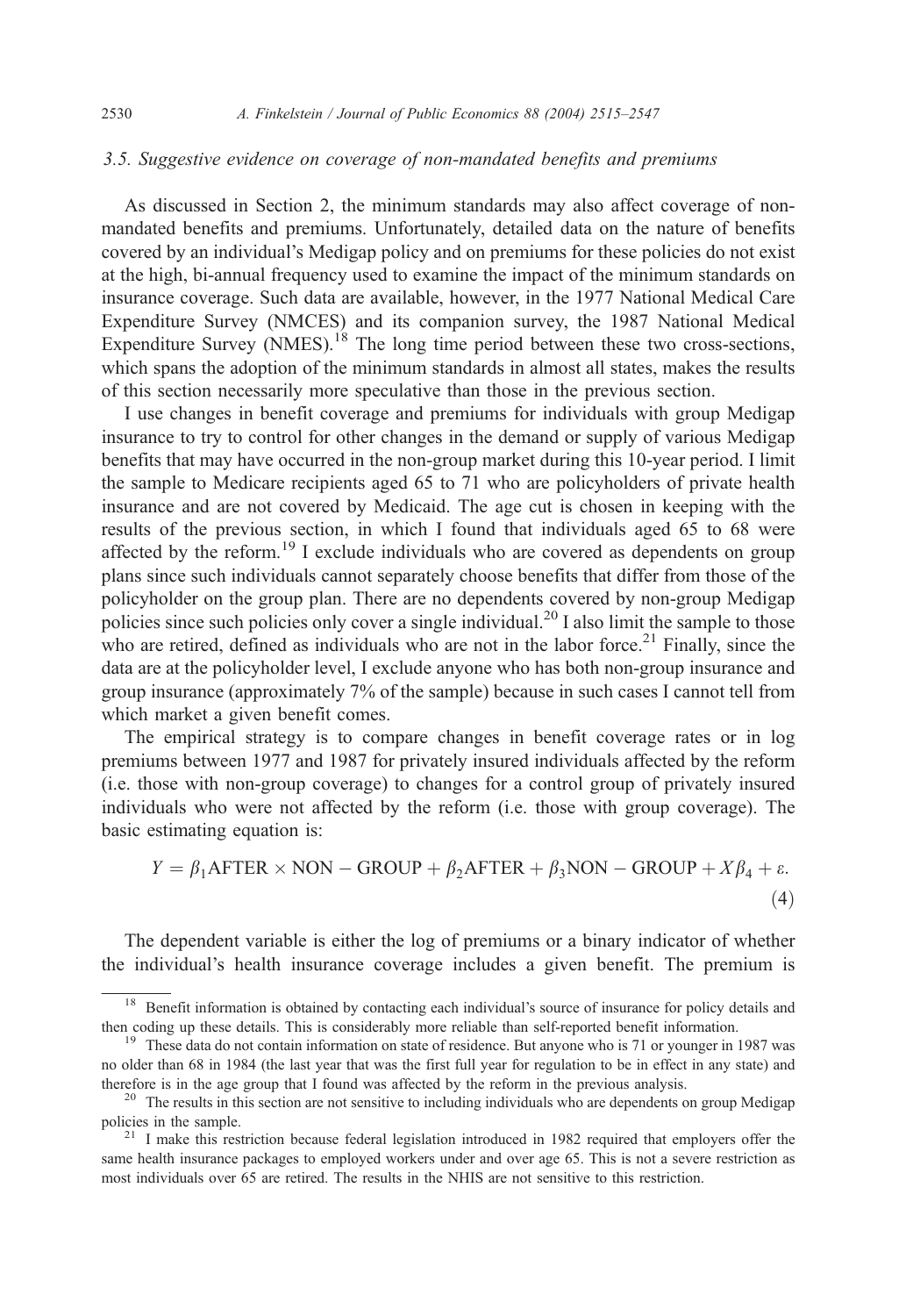| Benefit coverage             | Non-group market |      | Group market |      |
|------------------------------|------------------|------|--------------|------|
|                              | 1977             | 1987 | 1977         | 1987 |
| Premiums (US\$1999)          | 568              | 831  | 1498         | 3369 |
| Hospital deductible          | 0.99             | 0.91 | 0.95         | 0.87 |
| Physician deductible         | 0.85             | 0.39 | 0.91         | 0.72 |
| Outpatient prescription drug | 0.27             | 0.21 | 0.79         | 0.91 |
| Care in skilled nursing home | 0.62             | 0.75 | 0.46         | 0.68 |
| Inpatient psychiatric care   | 0.36             | 0.05 | 0.67         | 0.75 |
| Home health care             | 0.19             | 0.05 | 0.28         | 0.53 |
| N                            | 362              | 368  | 188          | 264  |

Table 5 Mean benefit coverage rates and premiums in non-group and group market

Data are from the 1977 NMCES and 1987 NMES. All means are weighted. Note that individuals with group policies in 1977 consistent of only one-third of individuals with group or non-group insurance; this low fraction stems from the fact that individuals who are dependents on a group policy are not included in the sample; there are no dependents on non-group policies.

defined as the total annual per-policy premium; for the group market, it therefore includes employer and employee contributions. The data include measures of coverage for six different non-mandated benefits. Two benefits—coverage of the hospital (Part A) and physician (Part B) deductible—cover the remaining cost-sharing provisions in Medicare beyond those included in the mandated minimum package. The other four benefits cover home health care, care in a skilled nursing home, inpatient psychiatric care and out-patient prescription drugs.

NON-GROUP is an indicator variable that is 1 if the individual has a Medigap policy through the non-group market and 0 if the individual has a Medigap policy through the group market. AFTER is an indicator variable for the year 1987.  $X$  is a matrix of covariates, similar to that used in the preceding analysis, that controls for observed compositional changes that may be related to the propensity to hold various non-mandated benefits.<sup>22</sup> The key variable of interest—AFTER  $\times$  NON-GROUP—measures changes in benefit coverage between 1977 and 1987 among those with non-group Medigap relative to changes in benefit coverage over the same period for individuals with group Medigap.

Table 5 presents mean premiums and mean coverage rates for the six benefits in the non-group and the group market in 1977 and in 1987. Premiums rose in real terms in both markets between 1977 and 1987, reflecting in part the increasing real cost of medical care. Between 1977 and 1987, benefit coverage rates in the non-group market are decreasing for all benefits except for care in a skilled nursing home. In the group market, benefit coverage rates are decreasing for the two deductibles but increasing for the other four benefits.

[Table 6](#page-17-0) reports the difference-in-differences estimates of the change in benefit coverage in the non-group market relative to the change in benefit coverage in the group market. Columns (1) through (3) report the results without covariates, with covariates, and with

<sup>&</sup>lt;sup>22</sup> It consists of dummies for gender, region of the country, whether the individual lives in an SMSA, race (white or non-white), marital status, education (less than high school, high school degree, some college, college degree or higher) and self-reported health status relative to others' their age. Age is also included linearly.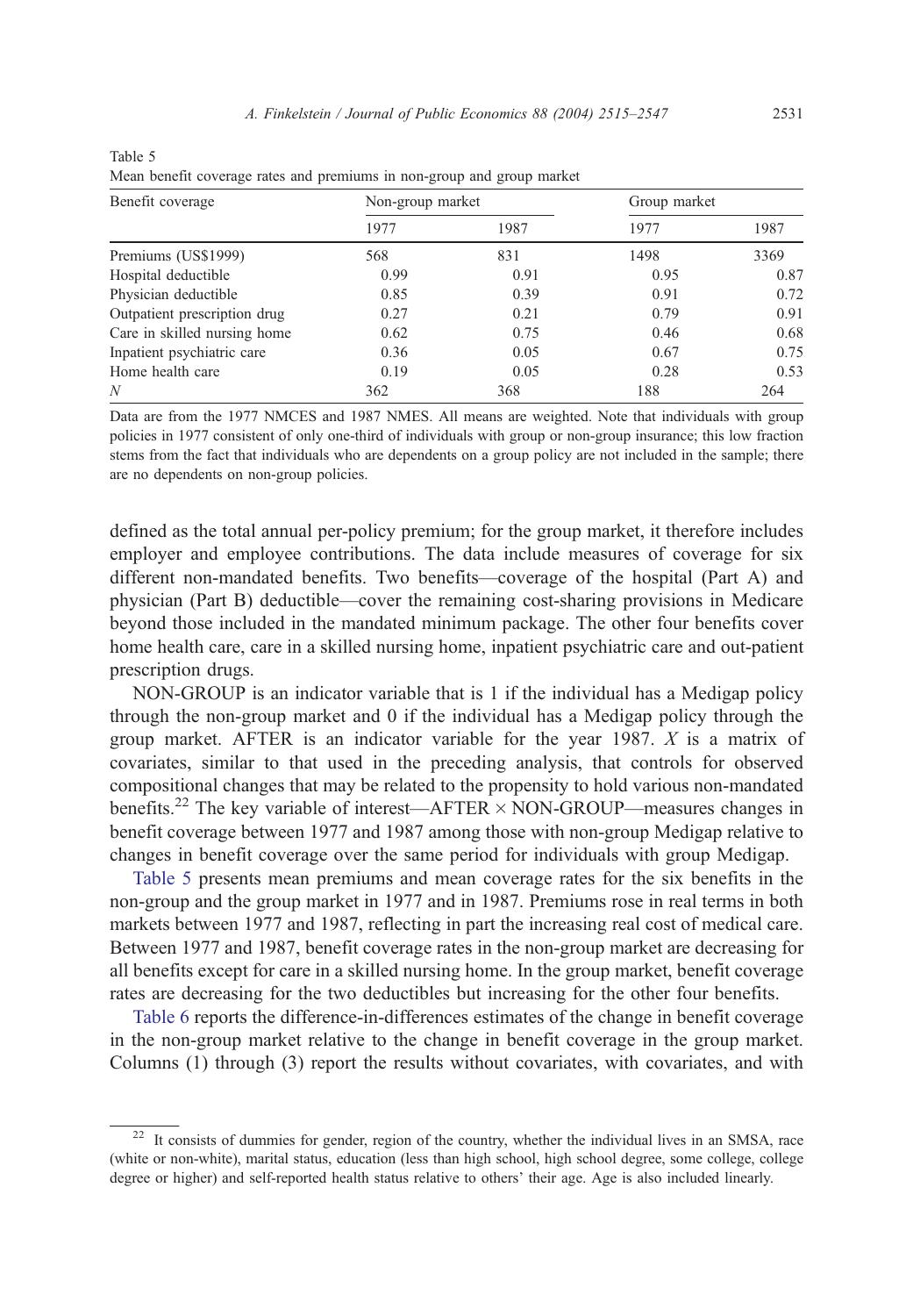| Benefit coverage        | Without covariates (1) | With covariates (2) | With covariates and<br>with interactions<br>between covariates<br>and AFTER (3) |
|-------------------------|------------------------|---------------------|---------------------------------------------------------------------------------|
| Hospital deductible     | 0.0007(0.034)          | 0.004(0.036)        | $-0.006(0.039)$                                                                 |
|                         | $[N=1042]$             | $[N=940]$           | $[N=940]$                                                                       |
| Physician deductible    | $-0.269***(0.054)$     | $-0.237***(0.057)$  | $-0.241***(0.061)$                                                              |
|                         | $[N=1045]$             | $[N=943]$           | $[N=943]$                                                                       |
| Outpatient prescription | $-0.177***(0.051)$     | $-0.198***$ (0.054) | $-0.186***(0.059)$                                                              |
| drug                    | $[N=1130]$             | $[N=1015]$          | $[N=1015]$                                                                      |
| Care in skilled nursing | $-0.091(0.061)$        | $-0.110*(0.064)$    | $-0.103(0.066)$                                                                 |
| home                    | $[N=1165]$             | $[N=1047]$          | $[N=1047]$                                                                      |
| Inpatient psychiatric   | $-0.389***(0.055)$     | $-0.389***$ (0.058) | $-0.359***(0.059)$                                                              |
| care                    | $[N=1165]$             | $[N=1047]$          | $[N=1047]$                                                                      |
| Home health care        | $-0.396***(0.054)$     | $-0.404***(0.057)$  | $-0.389***(0.058)$                                                              |
|                         | $[N=1165]$             | $[N=1047]$          | $[N=1047]$                                                                      |

Effect of minimum standards on non-mandated benefit coverage

Data are from the 1977 NMCES and 1987 NMES. Table reports the estimated coefficient on AFTER  $\times$  NON-GROUP from estimation of Eq. (4) by OLS. Different rows correspond to different dependent variables. Heteroscedasticity-adjusted standard errors are in parentheses.

\* Indicates significance at the 10% level.

\*\*\* Indicates significance at the 1% level.

interaction effects between all of the covariates and AFTER; the estimates are not sensitive to the specification.

The first two rows of Table 6 indicate that the minimum standards are associated with a large and statistically significant decline in coverage for the physician deductible but no change in coverage for the hospital deductible. The last four rows indicate that the minimum standards are also associated with a substantial and statistically significant decline in the coverage of outpatient prescription drug benefits, inpatient psychiatric care, and home health care. The magnitude of the estimated declines in these non-mandated benefits is quite large, ranging from 20 to 40 percentage points depending on the benefit. There is weaker evidence of a decline in skilled nursing home care relative to the control group. In results not reported here, I find no evidence of systematic differences, either substantive or statistical, in the effect of minimum standards on non-mandated benefit coverage by observable characteristics such as self-reported health status, education, race, gender or marital status.

One way to gauge the magnitude of the change in total expected insurance payments associated with the minimum standards is to estimate the effect of the minimum standards on total insurance premiums.<sup>23</sup> [Table 7](#page-18-0) shows the results of re-estimating Eq. (4) using the log of the premium as the dependent variable. The first three columns—showing estimates using different control variables—indicate that the minimum standards are associated with an almost 50% decline in premiums in the non-group market relative to

<span id="page-17-0"></span>Table 6

<sup>&</sup>lt;sup>23</sup> Assuming no changes in market structure, changes in premiums reflect changes in the expected payments from the insurance policy.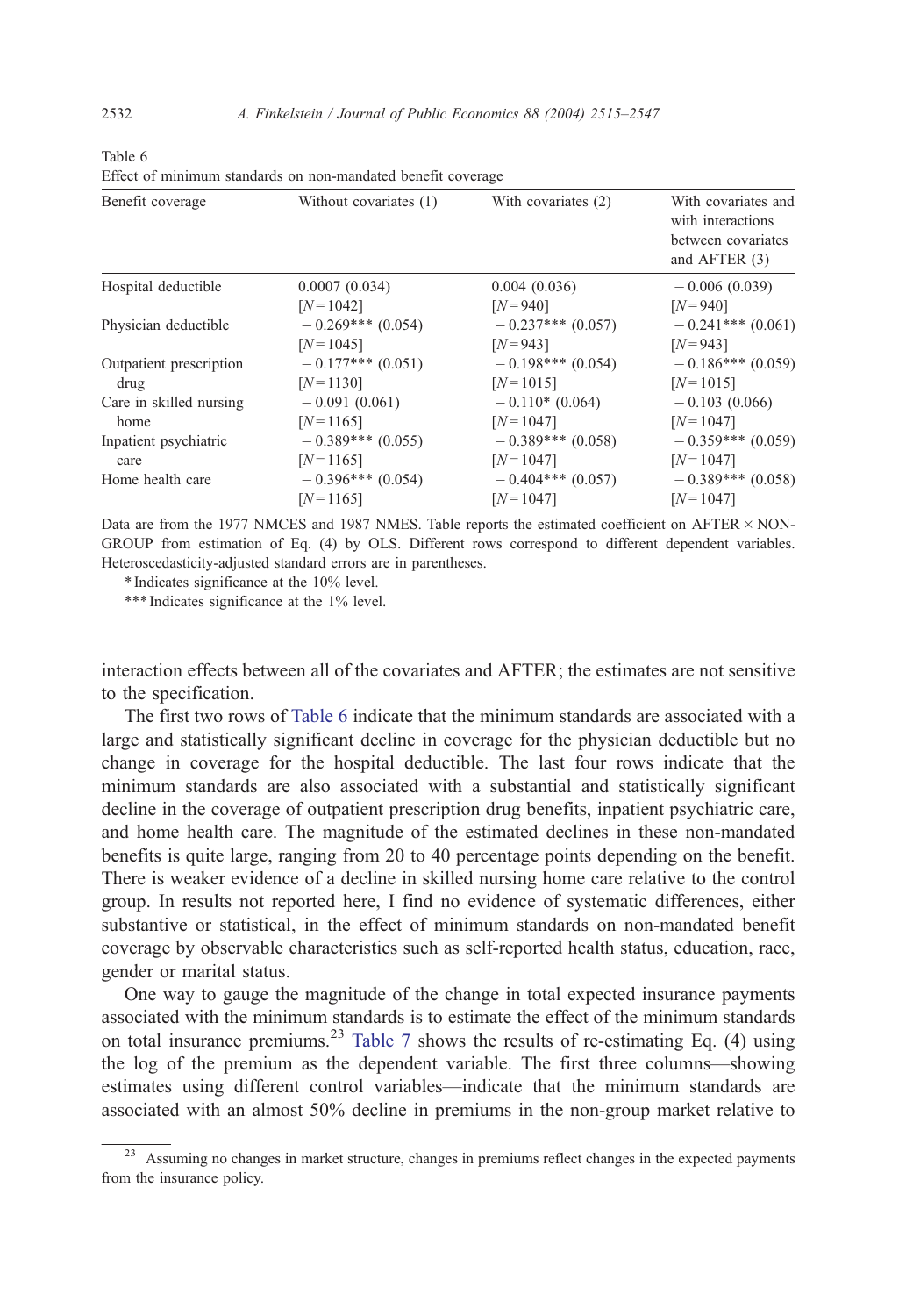|                                                                 | (1)                               | (2)                               | (3)                           | (4)                              | (5)                              |
|-----------------------------------------------------------------|-----------------------------------|-----------------------------------|-------------------------------|----------------------------------|----------------------------------|
| AFTER × NON-GROUP                                               | $-0.481***$<br>(0.098)            | $-0.468***$<br>(0.094)            | $-0.454***$<br>(0.099)        | $-0.254**$<br>(0.107)            | $-0.501***$<br>(0.151)           |
| <b>AFTER</b>                                                    | $0.997***$                        | $0.982***$                        | $0.032^{(+)}$                 | $-0.933^{(+)}$                   | $-0.845^{(+)}$                   |
| NON-GROUP                                                       | (0.085)<br>$-0.881***$<br>(0.082) | (0.081)<br>$-0.800***$<br>(0.081) | (1.58)<br>$-0.813$<br>(0.086) | (1.51)<br>$-0.574***$<br>(0.094) | (1.50)<br>$-0.580***$<br>(0.094) |
| Controls for individual<br>characteristics                      | NO.                               | <b>YES</b>                        | <b>YES</b>                    | <b>YES</b>                       | <b>YES</b>                       |
| Interactions between<br>individual characteristics<br>and AFTER | NO.                               | NO.                               | <b>YES</b>                    | <b>YES</b>                       | <b>YES</b>                       |
| Controls for each benefit                                       | NO.                               | NO.                               | N <sub>O</sub>                | <b>YES</b>                       | <b>YES</b>                       |
| AFTER $\times$ NON-GROUP $\times$<br><b>BENEFITS</b>            |                                   |                                   |                               |                                  | $0.105**$<br>(0.053)             |
| $R^2$                                                           | 0.491                             | 0.534                             | 0.545                         | 0.551                            | 0.553                            |
| N                                                               | 1165                              | 1047                              | 1047                          | 937                              | 937                              |

<span id="page-18-0"></span>Table 7 Effect of the minimum standards on log premiums

Table reports the results from estimation of Eq. (4) by OLS, with the log of the premium as the dependent variable. BENEFITS is a variable that measures the number of non-mandated benefits in the policy; it ranges from 0 to 6. Heteroscedasticity-adjusted standard errors are in parentheses. Data are from the 1977 NMCES and 1987 NMES.

\*\* Indicates significance at the 5% level.

\*\*\* Indicates significance at the 1% level.

(+) This coefficient reflects the coefficient for the reference category, given all of the interactions of AFTER and individual characteristics described in the text.

the group market. This suggests that the decline in expected payments from the decline in non-mandated benefits substantially outweighs the increase in expected payments from the inclusion of newly mandated benefits. When additional controls are added for whether the policy covers each of the mandated and non-mandated benefits measurable in the data, column (4) indicates that the minimum standards are associated with an estimated 25% decline in premiums. This significant decline in premiums associated with the minimum standards—even after controlling for the benefit composition of the policy—suggests that there may have been further unmeasured declines in non-mandated benefits.

A net decline in premiums associated with imposing minimum standards can be reconciled with a number of different models of the unregulated insurance market. For example, in a full-information, demand-side response to the minimum standards, if the income effect of the price increase associated with upgrading policies to comply with the minimum standard is sufficiently large, the associated decrease in demand for nonmandated benefits among those who remain in the market can reduce the total expected benefit payments in the policy, thus reducing premiums.

However, the magnitude of the declines in even *measured* mandated benefits associated with the minimum standards appears to be much too large to be explained solely by the income and substitution effects of the demand-side mechanisms in a full information model of the Medigap market; the working paper version of this paper [\(Finkelstein,](#page-32-0)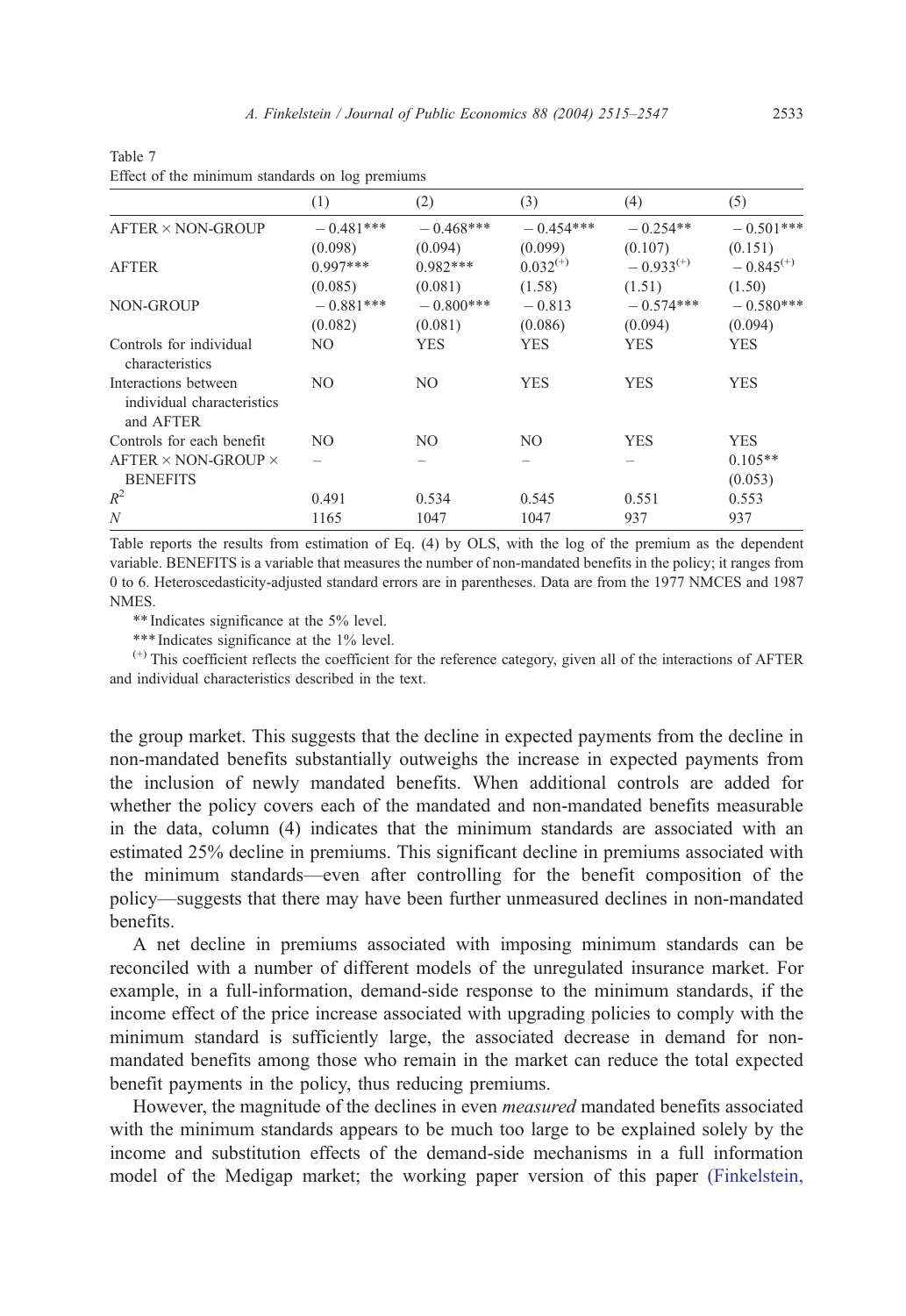2002b) provides the details behind this calculation. Nor can the decline in non-mandated benefits be explained by compositional changes in the pool of the privately insured associated with the minimum. As noted above, the minimum standards appear to be associated with *larger* declines in insurance coverage among individuals with *less* coverage of non-mandated benefits. This may suggest that supply-side factors such as adverse selection are also responsible; as we shall see in Section 4, in markets with adverse selection, minimum standards can produce an unraveling of the market for comprehensive insurance coverage, and hence substantial declines in non-mandated benefits (and thus in premiums). Or it may simply reflect the limits to using data over such a long time period to obtain a precise estimate of the magnitude.

Of course, observable differences in the characteristics of individuals in the group and non-group market prior to the reform also raise concerns about the appropriateness of using changes in benefit coverage in the group market as a control for the changes in benefit coverage that would have occurred in the non-group market absent the reforms. In particular, individuals in the group market are better educated than individuals in the nongroup market; only 44% of individuals with group coverage in 1977 had less than a high school education, compared to 54% of those with non-group coverage; moreover, 16% had a college education or higher, compared with only 8% of those with non-group coverage. I can—and do—control for individuals' observable characteristics (as well as changes in the relationship between the observable characteristics and benefits coverage over time) in [Tables 6 and 7.](#page-17-0) However, individuals in the group and non-group market may vary in ways that I cannot observe in the data and that are related to trends in insurance coverage. A primary concern for the analysis is that increased adverse selection pressures over this period from the large increase in the mean and variance of medical expenditures might differentially affect benefit coverage in the group and non-group market. However, increases in adverse selection pressures should produce declines in benefits subject to severe adverse selection pressures, such as prescription drug coverage, which experienced an increase in coverage in the group market, and are less likely to produce declines in deductible coverage, which is where the group market experienced large declines.

Two other indirect tests lend support to the use of individuals with group coverage as a reasonable control for individuals with non-group coverage. First, in the NHIS data I cannot reject the null that the year fixed-effects are the same in the group and non-group markets in state-years prior to the introduction of the reforms. Insurance coverage rates were thus following similar trends in the group and non-group market prior to the minimum standards. This is indirectly supportive of the identifying assumption that absent the reform, benefit coverage rates among the insured would have been on similar trends in the two markets.

Second, results using an alternative control group—older individuals with non-group coverage—yield similar results (where comparable) to those using the individuals with group coverage as the controls. Sufficiently old individuals in 1987 are likely to have purchased their non-group policy prior to the enactment of the minimum standards, and could therefore continue to renew these policies without being subject to the minimum standards. Moreover, they could change any benefit that was attached to the policy as a ''rider benefit'' without becoming subject to the minimum standards regulation. Conversations with several people familiar with the market in the late 1970s and early 1980s indicate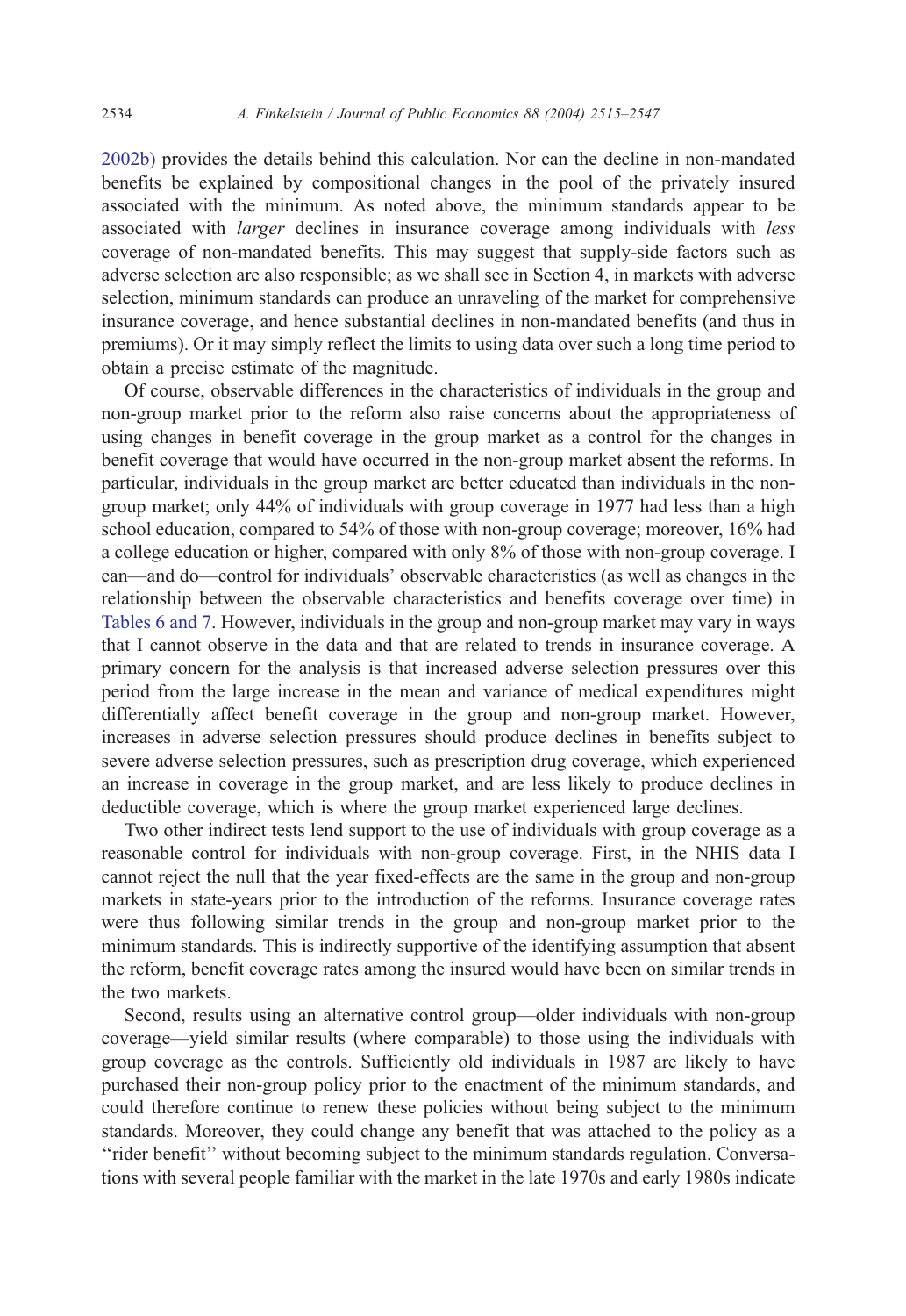that coverage for the hospital or physician deductibles were commonly sold as riders, whereas riders for other benefits were rare. Therefore, I can only use changes in benefit coverage between 1977 and 1987 for old individuals in the non-group market as a control for confounding supply or demand changes in hospital or physician deductible coverage. The results (not shown) indicate an effect of the minimum standards on deductible coverage for young individuals with non-group coverage relative to older individuals with non-group coverage that is qualitatively similar to that found in [Table 6](#page-17-0) when individuals with group coverage are used as the control group. Specifically, I find no evidence of a decline in coverage of the hospital deductible in the treatment group relative to older individuals with non-group coverage, but a large (and statistically significant) decline in coverage of the physician deductible among the treatment group relative to this control group.

#### 3.6. Implications for risk exposure

The empirical results point to substantial declines in insurance coverage—on two margins—associated with the minimum standards. Yet compliance with the minimum standards themselves provides, on average, substantial additional insurance coverage. It is therefore a priori unclear whether on net the minimum standards increased or decreased exposure to risk.

To quantify the change in risk exposure associated with the direct and indirect effects of the minimum standards, I simulate the risk distribution under alternative insurance arrangements. The estimates are based on the sample of 989 Medicare recipients in the 1977 NMCES who are not on Medicaid and who have private, non-group insurance.<sup>24</sup> The NMCES provides individual-level data on health expenditures and sources of payment for several different health expenditure categories. The simulations are done by adjusting the portion of particular expenses paid out-of-pocket and those paid by private insurance to reflect the change in insurance coverage. All of these calculations assume that total medical expenditures are unaffected by the change in insurance status.<sup>25</sup>

I estimate that losing the pre-reform coverage is associated with a 60% increase in average out of pocket expenditures, from US\$545 to US\$866. For individuals who remain in the non-group market, upgrading the pre-reform plans as necessary to comply with the minimum standards is associated with a 22% decrease in average out of pocket expenditures, to US\$426. Given the estimate of a 25% decline in non-group coverage associated with the minimum standards, this suggests that, on net, the minimum standards were associated with at most only a US\$8.25 (less than 2%) decrease in out of pocket expenditures. This is an upper bound estimate of the decrease in out of pocket expenditures associated with the minimum standards since it ignores any declines in non-mandated coverage associated with the reform. The evidence in [Table 7](#page-18-0) of a net

<sup>&</sup>lt;sup>24</sup> None of these people has a hospital stay beyond 150 days. So that the welfare benefit from the mandated coverage for such stays is not undervalued, I adjust the risk distribution in my sample to take account of the fact that data from a 20% sample of Medicare beneficiaries in 1984 indicates that 0.1% of the elderly have hospital stays in excess of 150 days.<br><sup>25</sup> Moral hazard is unlikely to have as much effect on private insurance expenditures in the Medigap market

compared to other insurance markets since most of the moral hazard costs of Medigap are born by the public Medicare program rather than by private insurers [\(Ettner, 1997\).](#page-32-0)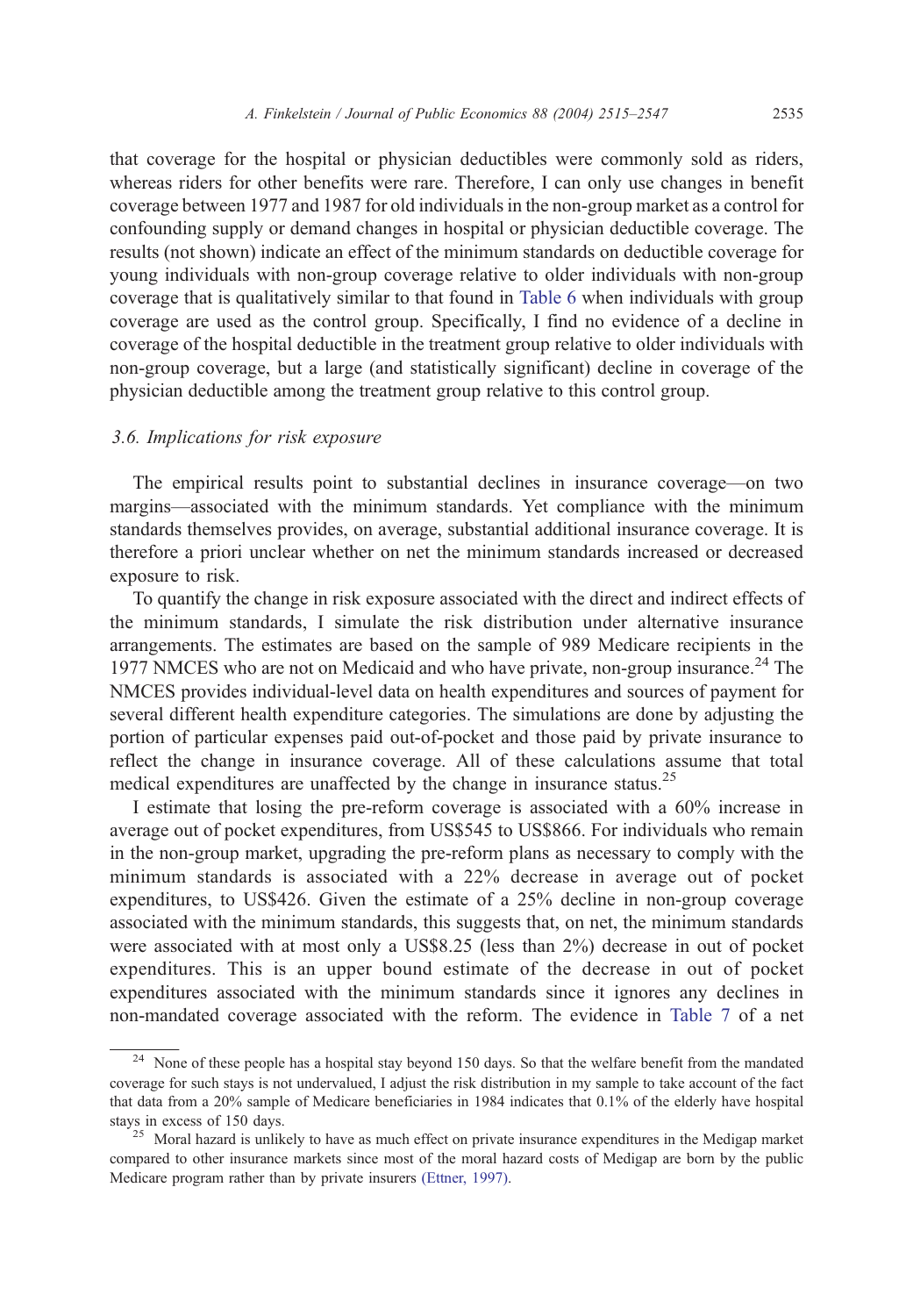

Fig. 2. Distribution of out of pocket medical expenditures under different insurance arrangements.

decline in premiums associated with the minimum standards suggests that in fact, expected benefit payments declined (and hence expected out of pocket expenditures rose) for those who remained in the market as well as for those who dropped out.

There also appears to have been a substantial increase in the right-tail of the distribution of out of pocket medical expenditures associated with the reform. Fig. 2 shows the distribution of out-of-pocket medical expenditures under different insurance arrangements. The solid black bars show this distribution for those with non-group private health insurance coverage prior to the reforms. A comparison of the solid black bars with the adjacent speckled bars shows the increased risk of out-of-pocket medical expenditures associated with losing pre-reform coverage. In particular, the distribution of out-of-pocket expenditure becomes substantially more right skewed.

The bars with horizontal lines indicate the medical expenditure risk distribution when pre-reform plans are upgraded as necessary to comply with the minimum standards; compared to the distribution under the pre-reform plans (sold black bars), out-of-pocket expenditures in the upgraded plans are lower at every expenditure decile. This comparison provides an upper bound on the increase in insurance associated with the minimum standards for those who maintained coverage since it ignores decreases in non-mandated benefits associated with the minimum standards. The estimated declines in non-mandated benefits and premiums suggest that the increase in insurance coverage for those who maintained coverage was substantially less than that indicated in Fig. 2, and probably negative.

#### 4. The impact of minimum standards in insurance markets with adverse selection

The results thus far suggest that the reduced form impact of the minimum standards was to produce declines in insurance coverage. As discussed in Section 2, a variety of mechanisms could have produced this result. The evidence presented in Section 3 is not sufficient to distinguish among them. In this section, therefore, I develop additional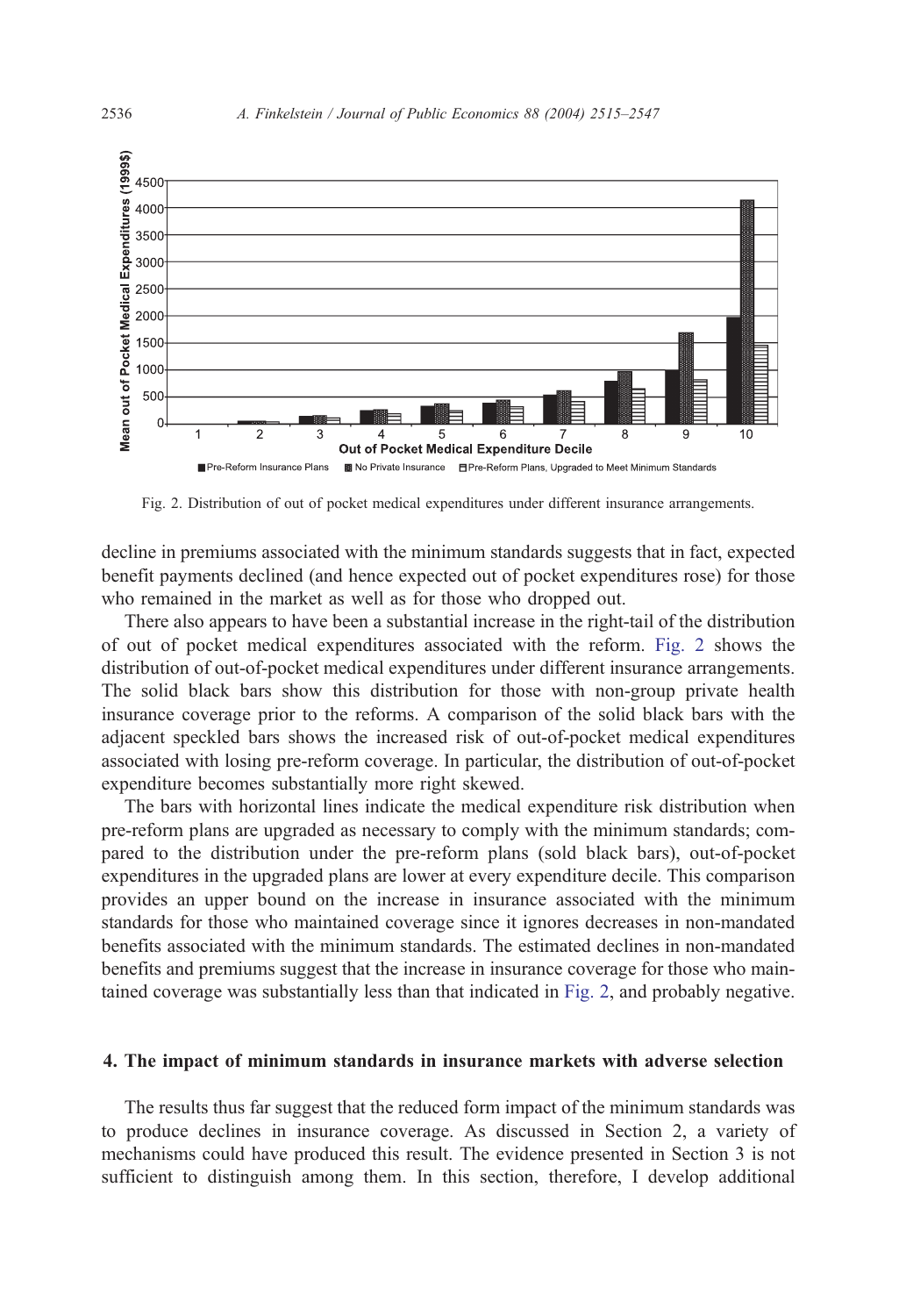predictions of the effect of minimum standards in a model with adverse selection, and examine whether the evidence is consistent with these predictions. I also briefly consider the empirical evidence for other possible explanations.

#### 4.1. Model and predictions

To generate testable predictions of the effect of minimum standards in insurance markets with adverse selection, I adopt the standard framework in which insurance markets are perfectly competitive and individuals differ only in their (privately known) probability of an accident. I use the [Wilson \(1977\)](#page-32-0) ''foresight'' equilibrium, which is defined as follows:26

Definition. A Wilson equilibrium is a set of policies such that when consumers choose contracts to maximize expected utility, each policy earns non-negative profits individually and there is no other set of policies outside of the equilibrium set which, if offered, would earn positive profits in the aggregate and non-negative profits individually, *after the* unprofitable policies in the original set have been withdrawn.

The italicized portion represents the refinement of the [Rothschild and Stiglitz \(1976\)](#page-32-0) equilibrium definition; the refinement guarantees existence and allows for the possibility of a pooling equilibrium.

[Fig. 3](#page-23-0) illustrates the effects of imposing a minimum standard in a [Wilson \(1977\)](#page-32-0) separating equilibrium. The vertical and horizontal axes indicate, respectively, income in states with and without an accident. The point E represents the individual's endowment with no insurance. The  $45^{\circ}$  line represents points of full insurance. Movements to the northeast indicate increasing utility. The line HE (LE) represents the set of policies that earn zero expected profits when high (low) risk individuals buy them.

In a separating equilibrium, high risk individuals purchase policy  $\alpha_H$  and get full insurance at their actuarially fair price; low risk individuals purchase policy  $\alpha_L$ , which is the maximum amount of insurance they can purchase at their actuarially fair price while maintaining incentive compatibility for the high risk type. As drawn, the equilibrium is separating rather than pooling because low risk individuals prefer their allocation  $\alpha<sub>I</sub>$  to their most-preferred outcome on the market odds line EF, which is given by  $\gamma$ . I consider the impact of imposing minimum standards when the initial equilibrium is a separating equilibrium. This follows the standard practice in the cross-sectional literature (see e.g. [Chiappori, 2000\)](#page-31-0) and is consistent with the existing empirical evidence in health insurance in general (see e.g. [Cutler and Zeckhauser \(2000\)](#page-32-0) for a review) and in the Medigap market in particular [\(Ettner, 1997\).](#page-32-0)<sup>27</sup>

<sup>&</sup>lt;sup>26</sup> These effects also obtain with the [Grossman \(1979\)](#page-32-0) equilibrium [\(Neudeck and Podczeck, 1996\)](#page-32-0) but not with the [Miyazaki \(1977\)](#page-32-0) equilibrium [\(Encinosa, forthcoming\).](#page-32-0) I do not use the [Rothschild and Stiglitz \(1976\)](#page-32-0) equilibrium concept because of the possibility that a minimum standard can produce non-existence of the

 $27$  Complete separation is not needed for the theoretical predictions. It is possible that, in a model with more risk types, there may be some pooling and some separation. All that is needed for the theoretical predictions is that there is some separation of risk types.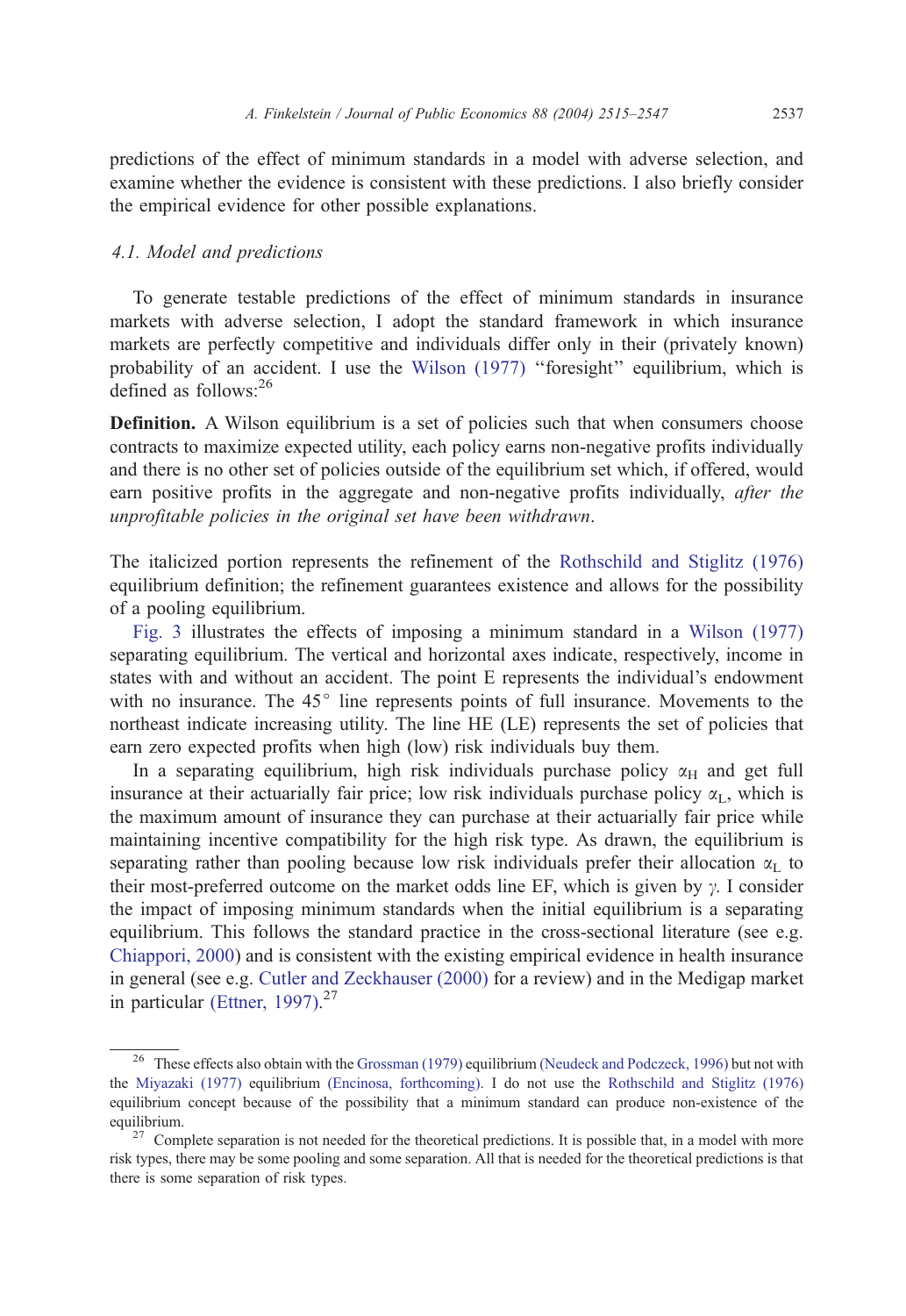<span id="page-23-0"></span>

Fig. 3. Minimum standards in the [Wilson \(1977\)](#page-32-0) model.

The minimum standards require that all individuals who purchase insurance must purchase at least the minimum amount  $m$ , which exceeds the incentive compatible amount of insurance low risk types receive at  $\alpha_L$ .<sup>28</sup> Therefore, if the low risk type chooses to remain in the market, he must choose between purchasing either the minimum insurance amount m on the high risk indifference curve through  $\alpha_H$  or his most preferred outcome on the market odds line, which is given by  $\gamma$ . For sufficiently large minimum standards, low risk individuals prefer the latter and the result is a pooling equilibrium with both types buying policy  $\gamma$ <sup>29</sup> There is no profitable deviation from  $\gamma$ , which remains profitable after the unprofitable contracts are withdrawn. By the single crossing property, there are policies above EF and below EL which, if offered in addition to  $\gamma$ , would attract low risk types and not high risk types and thus earn positive profits. However, once this is offered, policy  $\gamma$ —which now attracts only the high risk types—becomes unprofitable and would be withdrawn; high risk types would then purchase the remaining policy, making it unprofitable. Thus, sufficiently high minimum standards can result in the destruction of a separating equilibrium and a

<sup>&</sup>lt;sup>28</sup> The case where the minimum standards require less insurance than that provided by the leastcomprehensive policy purchased in equilibrium is uninteresting and, based on the evidence in Section 2, empirically not relevant.<br><sup>29</sup> As discussed in Section 2, the minimum standards in the Medigap market required a substantial increase in

insurance coverage. It is therefore reasonable to expect that the low risk type might prefer  $\gamma$ , thus producing a collapse to a pooling equilibrium. Whether in fact they do is an empirical question that I examine below.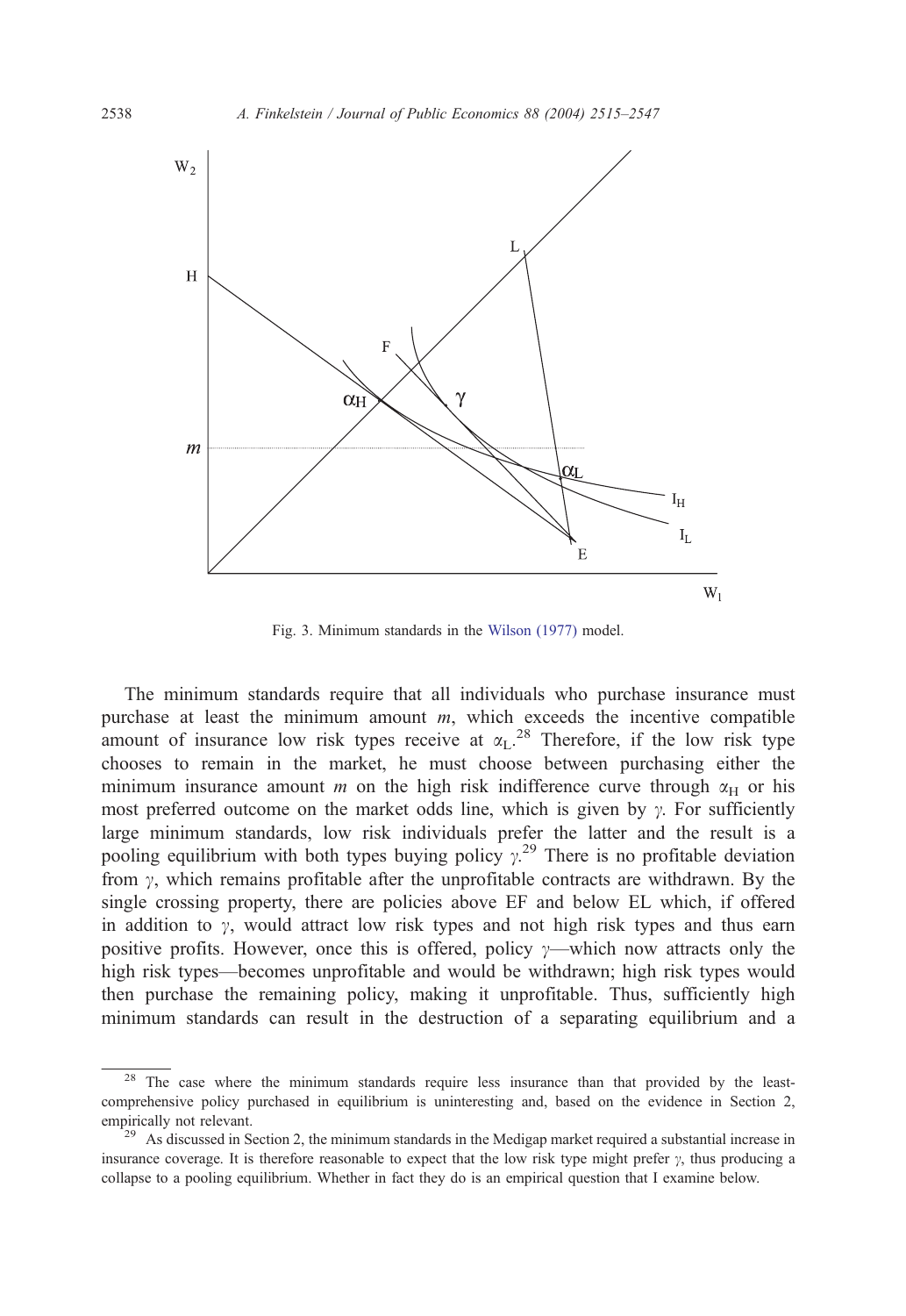resulting pooling equilibrium in which the market for very comprehensive policies has been destroyed. $30$ 

This model suggests several testable empirical predictions. I derive four testable empirical predictions for the case that seems empirically relevant based on the nature of the minimum standards. Specifically, the minimum standards are sufficiently large that the low risk type chooses to pool with the high risk type but are sufficiently small that there remains a substantial component of non-mandated insurance coverage.

Since these predictions are based on a model of unobserved heterogeneity in risk type, it is worth noting at the outset that individuals may also differ in other unobserved ways, such as their amount of risk aversion or their price elasticity of demand for health insurance. The finding in Section 3 of differential responses by race may be an indication of such heterogeneity in preferences. However, heterogeneity in preferences alone is insufficient to explain the empirical results thus far. For we would expect that those with low tastes for insurance should be the ones to drop out rather than upgrade their plans to comply with the minimum standards. Such individuals presumably were buying less of the non-mandated coverage prior to the reform. The results by race were consistent with this: we found minimum standards were associated with larger declines in insurance coverage among non-whites, who tended to have substantially less coverage of non-mandated benefits. Thus heterogeneity in tastes alone should produce increases rather than decreases in the non-mandated benefit coverage among those who remain in the market. This is not to say that heterogeneity in tastes is not present in the market but rather that, in trying to understand the large declines in insurance coverage on the extensive and intensive margins, we must look to other explanations.

We now turn to the predictions of the asymmetric information model.

#### 4.1.1. Prediction #1: increase in plan concentration

The collapse from a separating to a pooling equilibrium entails a change from an equilibrium in which multiple policies are purchased to an equilibrium in which a single policy is purchased. A less knife-edge version of this prediction—once, for example, we allow for consumer heterogeneity in risk aversion—is that the minimum standards should produce an increase in the market concentration of plan types, where different plan types are defined by which non-mandated benefits they cover.

## 4.1.2. Prediction #2: increase in relative price of more comprehensive plans

The collapse from a separating to a pooling equilibrium entails a complete destruction of the market for comprehensive, full-insurance plans. We can relax this knife-edge prediction by assuming that there are more risk types and that there is not complete separation of risk types by plan. The model then predicts that, in response to the minimum standards, the lowest risk individuals covered by each plan type will move from more comprehensive to less comprehensive plans. [Cutler and Zeckhauser \(2000\)](#page-32-0) discuss the implications of such a change for the relative pricing of health insurance contracts; they

 $30$  Indeed, if the minimum required insurance exceeds the amount  $\gamma$  that low risk types wish to buy at the market odds price, the result is a pooling equilibrium at the minimum requirement and a complete destruction of the market for any more comprehensive coverage.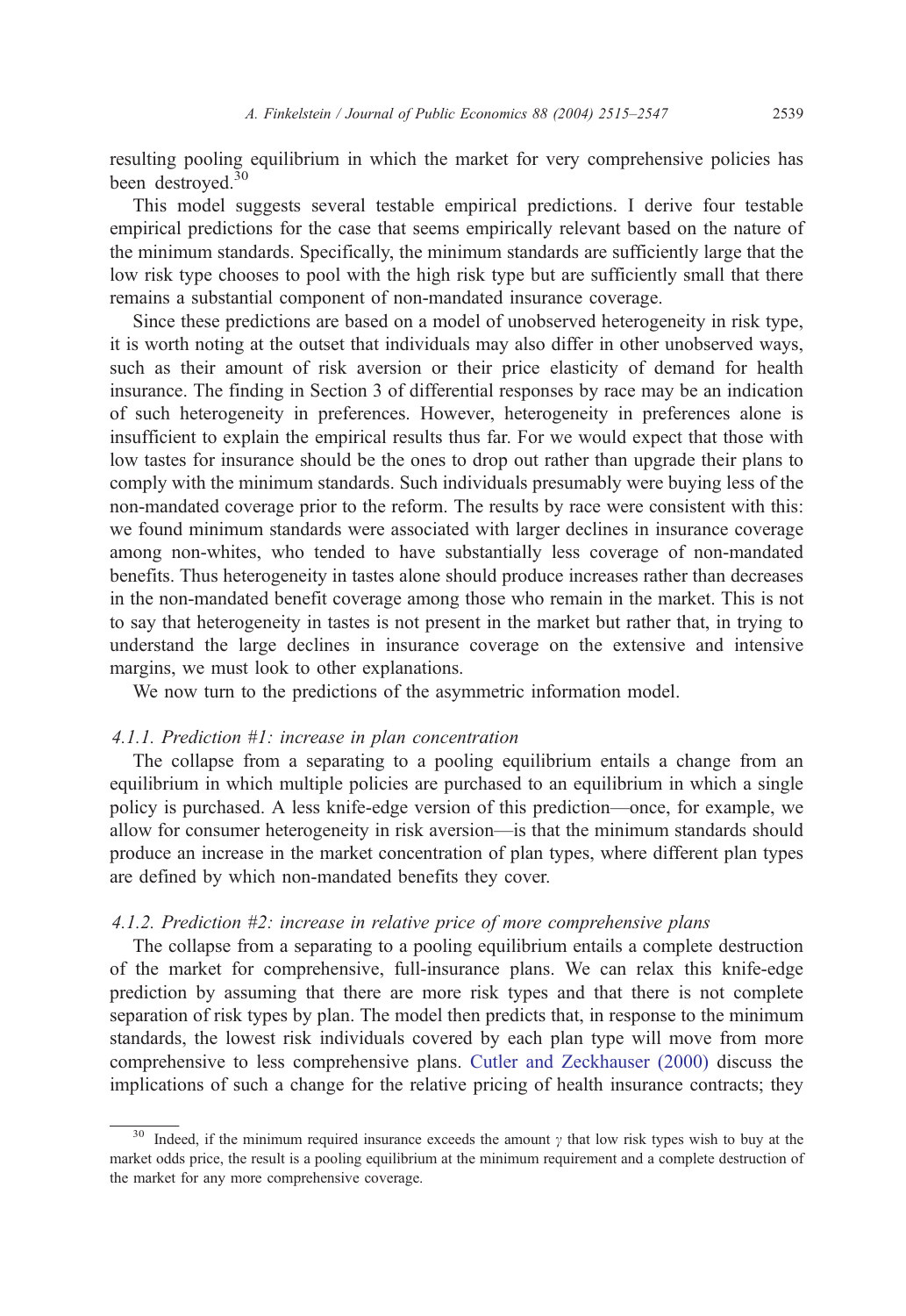note that since the distribution of medical spending is substantially right-skewed, such a change in the distribution of people across plans should produce an increase in premiums on more comprehensive plans relative to those on less comprehensive plans.

# 4.1.3. Prediction #3: unraveling of the high-end market

The complete destruction of the market for comprehensive full-insurance plans associated with moving from a separating to a pooling equilibrium suggests, in practice, that we should observe a substantial decline in coverage by high-end products. In other words, the model predicts a substantial decline in coverage for non-mandated benefits.

# 4.1.4. Prediction #4: differential declines in non-mandated benefits

As discussed, Medigap insurance provides coverage against a variety of different (although related) risks, such as visits to the doctor, stays in the hospital, and prescription drug expenditures. The model predicts a substantial decline in nonmandated benefits only if they cover a risk that meets two criteria. First, the nonmandated benefit must cover a risk for which, prior to the minimum standards, the low risk types were constrained from having full insurance coverage. Second, the minimum standards must require an increase in the amount of insurance coverage for this risk. These two conditions are necessary if the minimum standards are to violate the incentive compatibility constraint.

Before discussing the evidence for each of these predictions, it is worth noting one additional set of predictions that the available data do not permit testing. The model makes starkly different predictions for the effect of minimum standards for individuals with different private information about their risk type. It is individuals with private information that they are high risk who experience declines in non-mandated benefits, since these are the individuals who had comprehensive insurance coverage. And it is only individuals with private information that they are low risk who may drop out of the market altogether in response to the minimum standards.<sup>31</sup> To test this prediction would require being able to distinguish in the data between individuals who have private information that they are high risk and those who have private information that they are low risk with respect to the non-mandated benefits. For example, individuals on long-term drug therapies would know that they are likely to be high users of the prescription drug benefits and therefore high risk. Unfortunately, the health information in the data does not permit construction of such precise measures. I examined whether declines in insurance coverage differed by self-reported health status, and found no evidence of differential effects; however, self reported health status is likely to be too broad and vague a measure of health to serve as a good proxy for private information regarding the risk of high expenditures on the non-mandated benefits.

<sup>&</sup>lt;sup>31</sup> High risk individuals are made better off by the minimum standards—since by revealed preference they prefer the pooling policy to the full-insurance policy at the high-risk actuarially fair price which they could otherwise continue to purchase; there is therefore no reason for them to drop out of the market. However, low risk individuals are made worse off by the minimum standards since, by definition, they prefer the original separating equilibrium to any outcome on the pooling line.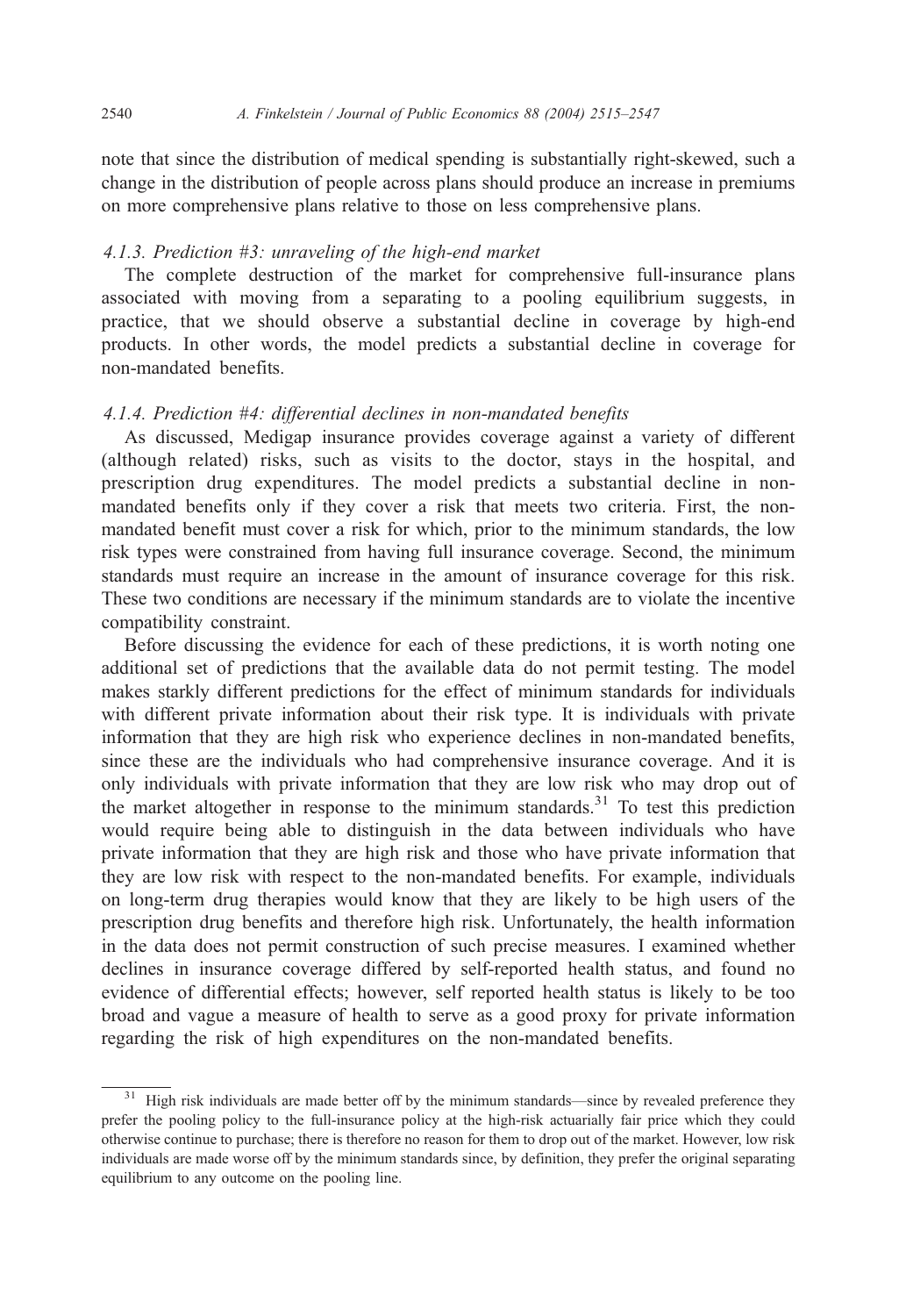

Fig. 4. Market share of non-group plans.

# 4.2. Evidence

# 4.2.1. Prediction #1: increase in plan concentration

The stylized prediction of the [Wilson \(1977\)](#page-32-0) model that the minimum standards can produce a collapse from a separating to a pooling equilibrium suggests that we should detect a decrease in the amount of dispersion in plan types associated with the introduction of the minimum standards. The empirical evidence from the 1977 NMCES and the 1987 NMES supports this prediction. Obviously, the entire policy space, and hence policy dispersion, will shrink mechanically when minimum standards are imposed. However, there is no mechanical reason for any change in the dispersion of non-mandated benefits included in different plans. I therefore define a plan based on which of the non-mandated benefits measurable in the data are covered. This produces about 20 different plans purchased in a given year and market.

The data indicate that, between 1977 and 1987, the Herfindahl measure of plan concentration almost doubled in the non-group market (from 0.11 to 0.21) while remaining constant in the group market (at 0.12).<sup>32</sup> Fig. 4 shows plan market share by plan rank (from highest to lowest market share) in the non-group market prior to the introduction of the minimum standards (1977), and after their introduction (1987). The empirical cumulative distribution function of plan shares in the non-group market in 1987 lies everywhere above the 1977 empirical cumulative distribution function; there is no such clear ranking of the two periods in the group market (not shown). Using [McFadden's](#page-32-0) (1989) test for first order stochastic dominance, I am unable to reject the null hypothesis

<sup>&</sup>lt;sup>32</sup> An increase in plan concentration does not necessarily indicate an increase in insurer market concentration. Insurers tend to sell multiple plans and therefore the increased prevalence of some plans does not necessarily favor certain firms.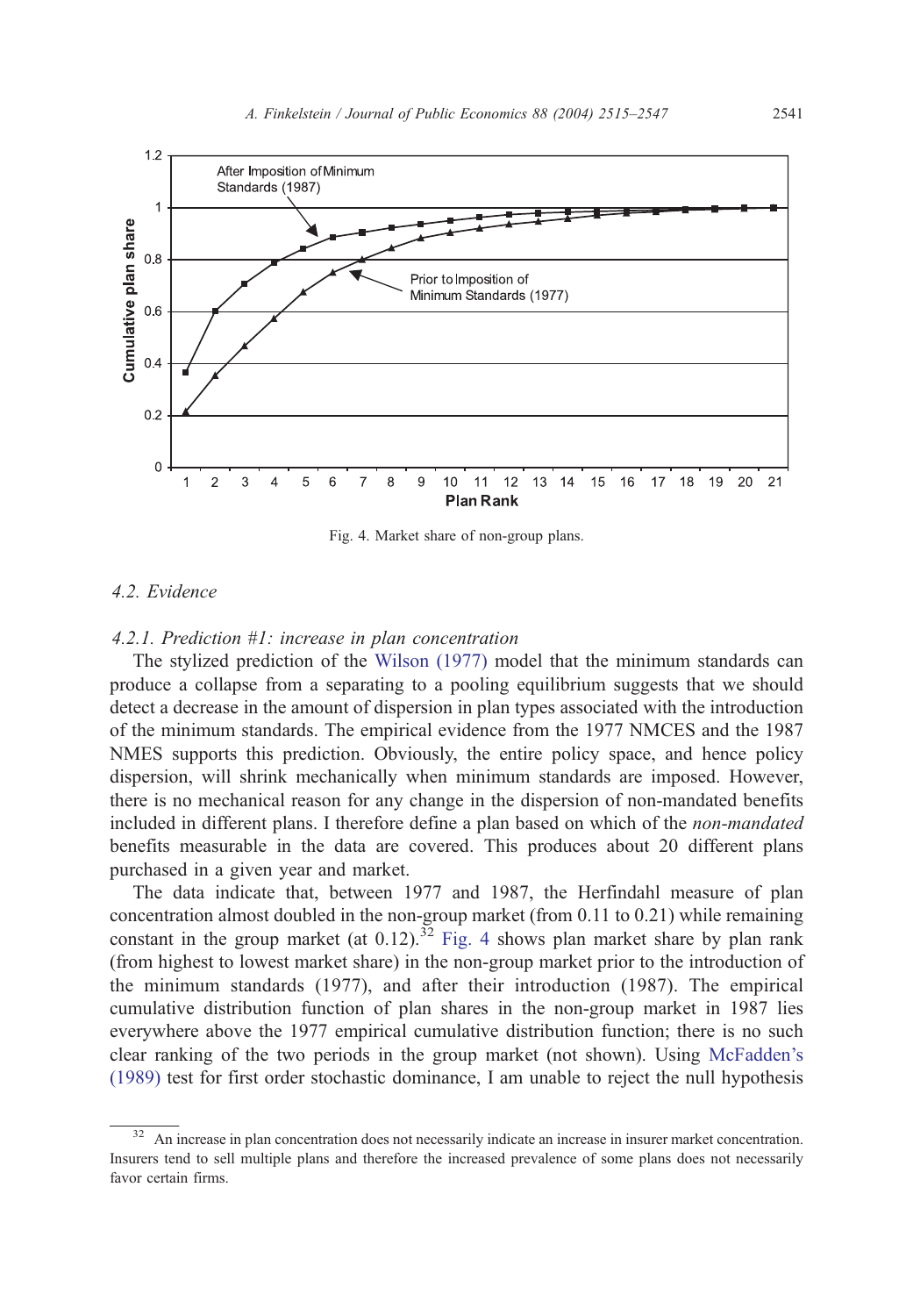that the 1977 distribution of plan shares in the non-group market first order stochastic dominates the 1987 distribution in the non-group market. I can reject this null in the group market, however, at the 10% level.

This is fairly compelling evidence in favor of the adverse selection model. For the prediction of the adverse selection model of a decrease in plan dispersion associated with the minimum standards is not one that emerges naturally from models based on other explanations, such as a full-information demand-side response to the minimum standards, consumer misinformation, or changes in costs and markups associated with the minimum standards.

#### 4.2.2. Prediction #2: increase in the relative price of more comprehensive plans

To test the prediction of the model that premiums should rise on more comprehensive policies relative to less comprehensive policies, I re-estimate the impact of the minimum standards on log premiums (i.e. Eq. (4)) with the addition of an interaction term between the variable reflecting the effect of the minimum standards ( $AFTER \times NON-GROUP$ ) and a variable measuring the number of non-mandated benefits in the policy (BENE-FITS). BENEFITS ranges from 0 to 6 and averages 3.4; it proxies for the comprehensiveness of the plan. The regression also includes indicator variables for whether each measurable mandated and non-mandated benefit is covered by the policy. The final column of [Table 7](#page-18-0) shows the results. As predicted, the interaction term in column (4) is positive and significant, indicating that the minimum standards are associated with larger premium rises (or, more accurately, smaller premium decreases) on more comprehensive plans relative to less comprehensive plans in the non-group market relative to the group market.

This is also fairly compelling evidence in favor of the adverse selection model. Again, while it may be possible to construct an explanation for this finding using one of the other three explanations under consideration, the prediction of a rise in the relative price of more comprehensive plans does not emerge naturally from any of these other models.

# 4.2.3. Prediction #3: unraveling of the high end market

The suggestive evidence in Section 3.5 of substantial declines in non-mandated benefits among those who remain in the regulated market is consistent with their being unraveling of the high-end coverage market. Indeed, as discussed above, the magnitude of the declines in non-mandated benefits is too large to be consistent with a full-information demand-side explanation. It could, however, be explained by the substantial unraveling that can be produced in the adverse selection model. Substantial unraveling of the market for comprehensive coverage is also consistent with the finding that, on net, the minimum standards are associated with a *decrease* in per-policy premiums. Of course, as noted, the empirical framework makes it difficult to estimate the magnitude of the declines in nonmandated benefits precisely. Moreover, other factors such as consumer misinformation or increases in supply-side costs or markups could also generate larger declines in nonmandated benefits than what can be explained by a full-information, demand-side response. The evidence of unraveling is therefore only weak evidence in favor of the adverse selection model.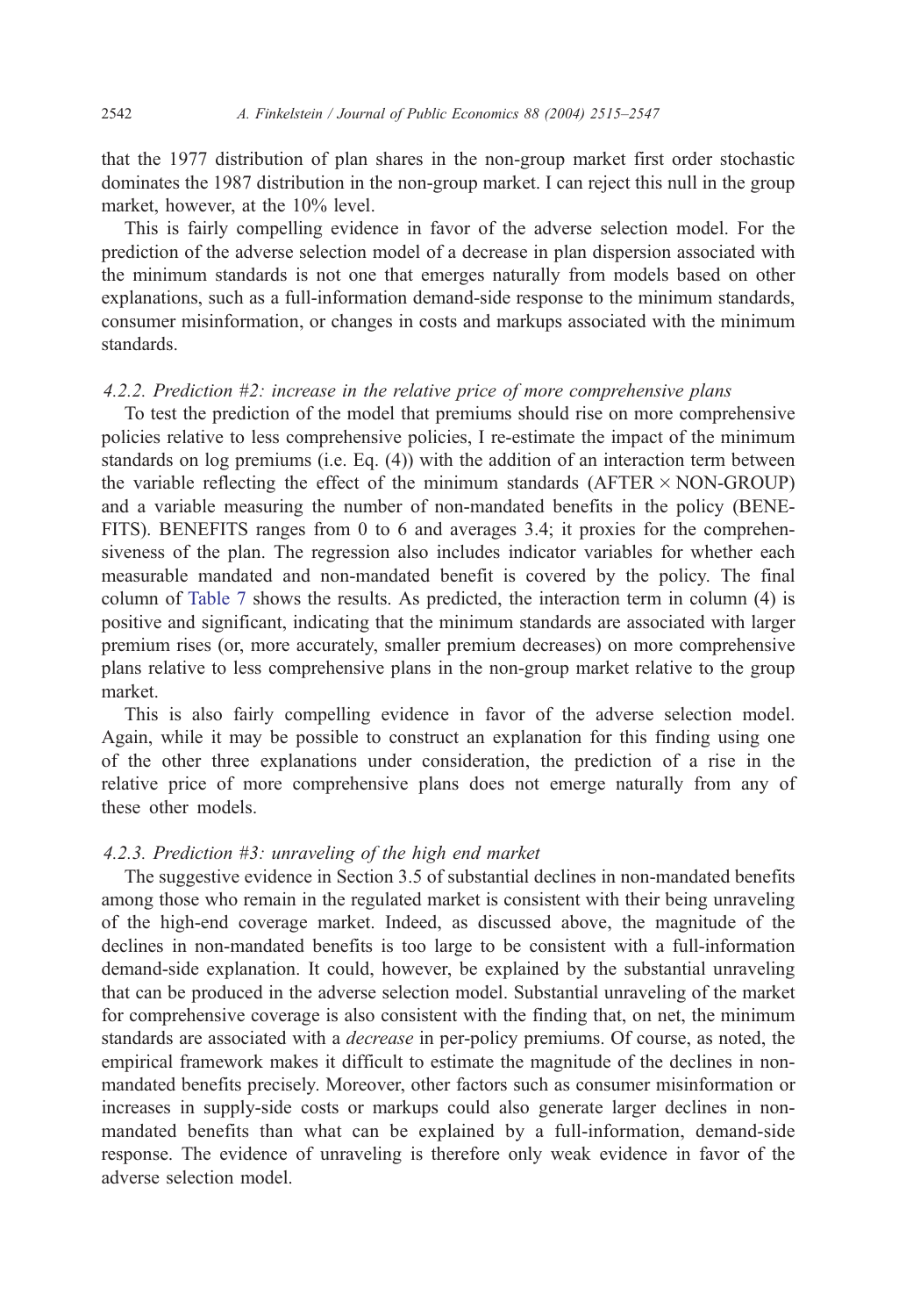#### 4.2.4. Prediction #4: differential declines in non-mandated benefits

The empirical setting offers a relatively weak test of this prediction. Specifically, consider the market for insurance against doctor visits and for insurance against the first 150 days in the hospital separately. Medicare has a separate deductible and co-payment for each of these risks. The minimum standards mandated that everyone be covered for the copayments associated with doctor visits and with hospital stays, but not the deductibles. As discussed in Section 2, the requirement for coverage of the co-payments for doctor visits was the more binding requirement (about half of individuals with non-group Medigap had coverage of the doctor co-pay prior to the reform compared to 70% to 87% coverage of the hospital co-pay for days 61 through 150). Almost everyone (98%) had coverage for the (non-mandated) hospital deductible, and fewer people (85%) had coverage for the (nonmandated) physician deductible. The higher coverage rates for the hospital stay risk than for the physician visit risk is consistent with an equilibrium in which restrictions on coverage for physician visits serve as a way to screen individuals according to their risk type, but coverage for the first 150 days of hospital stays is not used as a screen. In such a setting, the imposition of the minimum standards would cause the market for comprehensive coverage for physician visits (i.e. coverage for the physician deductible) to unravel. It would not, however, produce unraveling in the market for comprehensive coverage for the first 150 days of hospital stays (i.e. coverage for the hospital deductible) since the minimum standards do not interfere with screening on this risk, since screening was not being done.

This provides an explanation consistent with the finding in Section 3.5 that the minimum standards were associated with declines in the (non-mandated) physician deductible but not in the (non-mandated) hospital deductible. However, this is a fairly weak test of the model, for it is unclear, ex-ante, whether the 70% to 87% coverage for the hospital co-payment is sufficiently large to indicate that there is no screening on this risk dimension. Ex post, however, the results are consistent with their being no screening on this risk dimension.

## 4.3. Implications and alternative explanations

The above results are broadly consistent with the theoretical predictions of how minimum standards are likely to alter the equilibrium of a market with adverse selection. This suggests that adverse selection is present in the Medigap market. It is thus complementary to [Ettner \(1997\)](#page-32-0) who finds evidence of adverse selection in the Medigap market using the traditional cross-sectional empirical test of whether high-risk individuals purchase more insurance. One limitation to this cross-sectional approach, and a potential advantage of testing comparative static predictions instead, is that it is notoriously difficult to distinguish adverse selection and moral hazard in the cross-section (see e.g. [Chiappori,](#page-31-0) 2000).

In addition, the match between the model's predictions and the empirical evidence suggests that the model may aid in our understanding of the large declines in insurance coverage on both the extensive and intensive margins associated with the imposition of the minimum standards. For the unraveling mechanism associated with the change from a separating to a pooling equilibrium can produce larger declines in insurance coverage on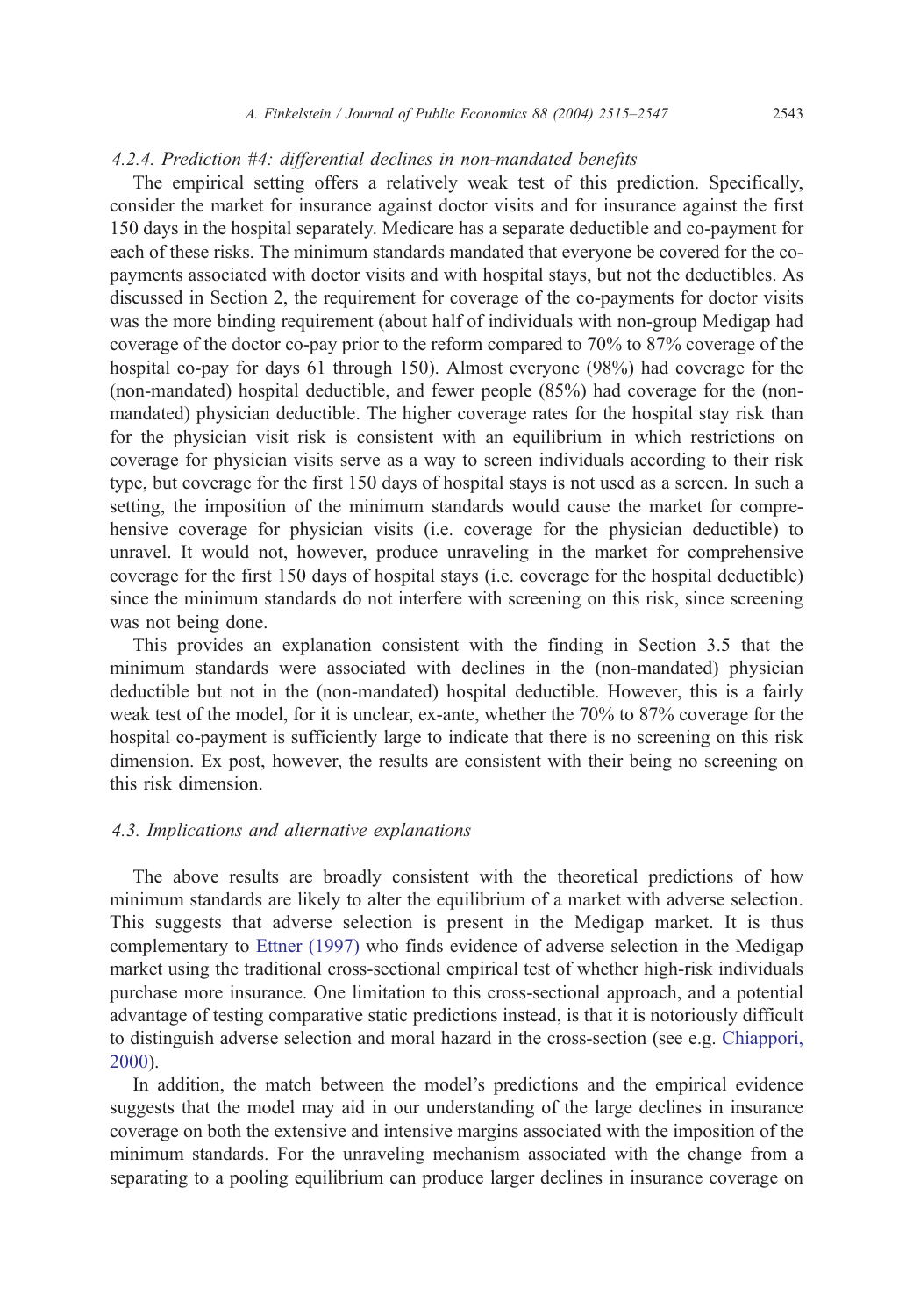both the extensive and intensive margins than what a full-information demand side response based on income and substitution effects would predict.

It is important to emphasize, however, that evidence in favor of this model does not rule out a role for alternative explanations in contributing to the observed effects of the minimum standards on insurance coverage. As discussed in Section 2, alternative explanations or additional contributing factors include a full-information demand-side response, the role of consumer misinformation, and supply-side increases in costs or markups associated with the minimum standards. However, none of these models generate the predictions associated with moving from a separating to a pooling equilibrium, such as the increase in the relative price of more comprehensive plans or the decrease in plan dispersion. It therefore seems likely that adverse selection contributed to the declines in insurance coverage associated with the minimum standards; it may not, however, have been the only factor.

The available evidence does not rule out a role for demand-side price and income effects. And it is not possible to rule out a role for consumer misinformation as well, as it is difficult to generate precise, testable predictions for how consumer misinformation would affect the impact of minimum standards. If we believe that less educated individuals are more likely to be misinformed, the lack of differential declines in insurance coverage among the less educated might be viewed as unsupportive of a consumer misinformation model.

However, the empirical evidence does not appear supportive of minimum standards producing an increase in costs or markups. As discussed in Section 3, the lack of an effect of the regulations on existing policyholders—who are not directly subject to the regulations but should be affected by any changes in costs or markups—is not consistent with the minimum standards increasing costs or markups. In addition, a comparison of loads on insurance policies (defined as the excess of average premiums over average claims, as a percentage of average claims) before and after the introduction of the minimum standards indicate that the load on non-group policies fell slightly between 1977 and 1987, from 60% to 53%, while rising slightly in the group market, from 42% to 47%. The decline in the load in the non-group market, both in absolute terms and relative to the group market, is not consistent with increased industry concentration or costs associated with the minimum standards.

# 5. Conclusion

This paper has examined the consequences of imposing large, binding minimum standards on a voluntary private health insurance market. Despite the widespread application of minimum standards in insurance markets, their theoretical effects on insurance coverage are ambiguous, and little is known empirically of their consequences. I find that in practice, minimum standards appear to exacerbate rather than ameliorate the problem of insufficient insurance coverage that they are designed to address.

The empirical evidence indicates that the minimum standards are associated with a substantial decline in insurance coverage. The central estimate suggests a 25% long-run decline in insurance coverage in the regulated market associated with imposing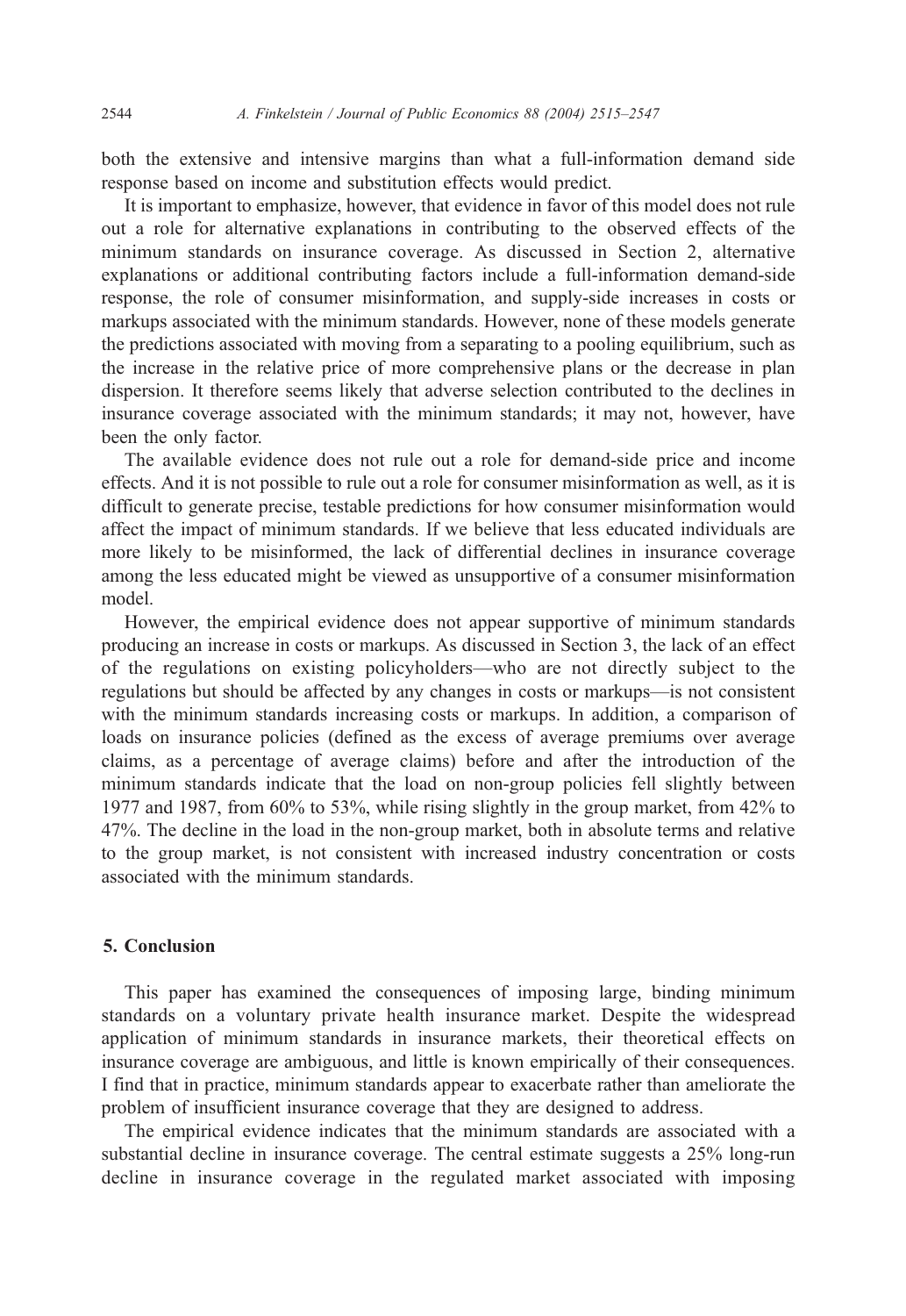minimum standards; these declines are particularly pronounced among non-whites. There is no evidence of substitution from the regulated market to alternative sources of insurance. Additional evidence suggests that the minimum standards may have also been associated with reduced coverage for many of the non-mandated benefits among those who retain insurance. Although these decreases in insurance coverage are somewhat offset by the requirement of the minimum standards that anyone in the regulated market must have coverage for the mandated benefits, I estimate, that the minimum standards were, on net, associated with an increase in risk exposure.

The empirical evidence is broadly consistent with several theoretical predictions for the comparative static effects of imposing minimum standards in an insurance market with adverse selection. This suggests that adverse selection is present in this market, providing a complement to traditional cross-sectional tests for adverse selection. The evidence also suggests that adverse selection may help explain the observed impact of the minimum standards. This is particularly intriguing since it suggests that the presence of adverse selection in this insurance market—which might in principle provide an economic rationale for government intervention in the form of minimum standards—in practice contributed to the declines in insurance coverage associated with the minimum standards.

This highlights the importance—when considering alternative policies—of thinking about how the impact of government intervention on the private market may be affected by the nature of any private market failures. For example, a natural alternative to minimum standards in the voluntary Medigap market is for the government to extend the mandatory coverage requirements in the Medicare program. The results in this paper suggest that in evaluating the merits of mandatory coverage, it is important to consider how the level of coverage provided by the public program may affect the adverse selection equilibrium in the private market for supplementary coverage. I regard this as a fruitful direction for further work.

#### Acknowledgements

I am grateful to Daron Acemoglu, David Autor, Nancy Beaulieu, David Cutler, Peter Diamond, Sue Dynarski, Jon Gruber, Jerry Hausman, Melissa Schettini Kearney, Brigitte Madrian, Ben Olken, Jim Poterba, Nancy Rose, Andrew Sweeting, Sarah Reber, Tom Rice, and participants in seminars at Brookings, BU, Chicago GSB, Harvard, MIT, Northwestern, Yale, and the NBER Summer Institute for helpful comments.

#### Appendix A. Gaps in Medicare (1977 –1987)

Bolded benefit gaps are those that the minimum standards required non-group policies to provide.

- I. Cost Sharing Provisions in Medicare
	- A. Part A (Hospital)
		- 1. Annual Deductible. (US\$341 in 1977; US\$764 in 1987)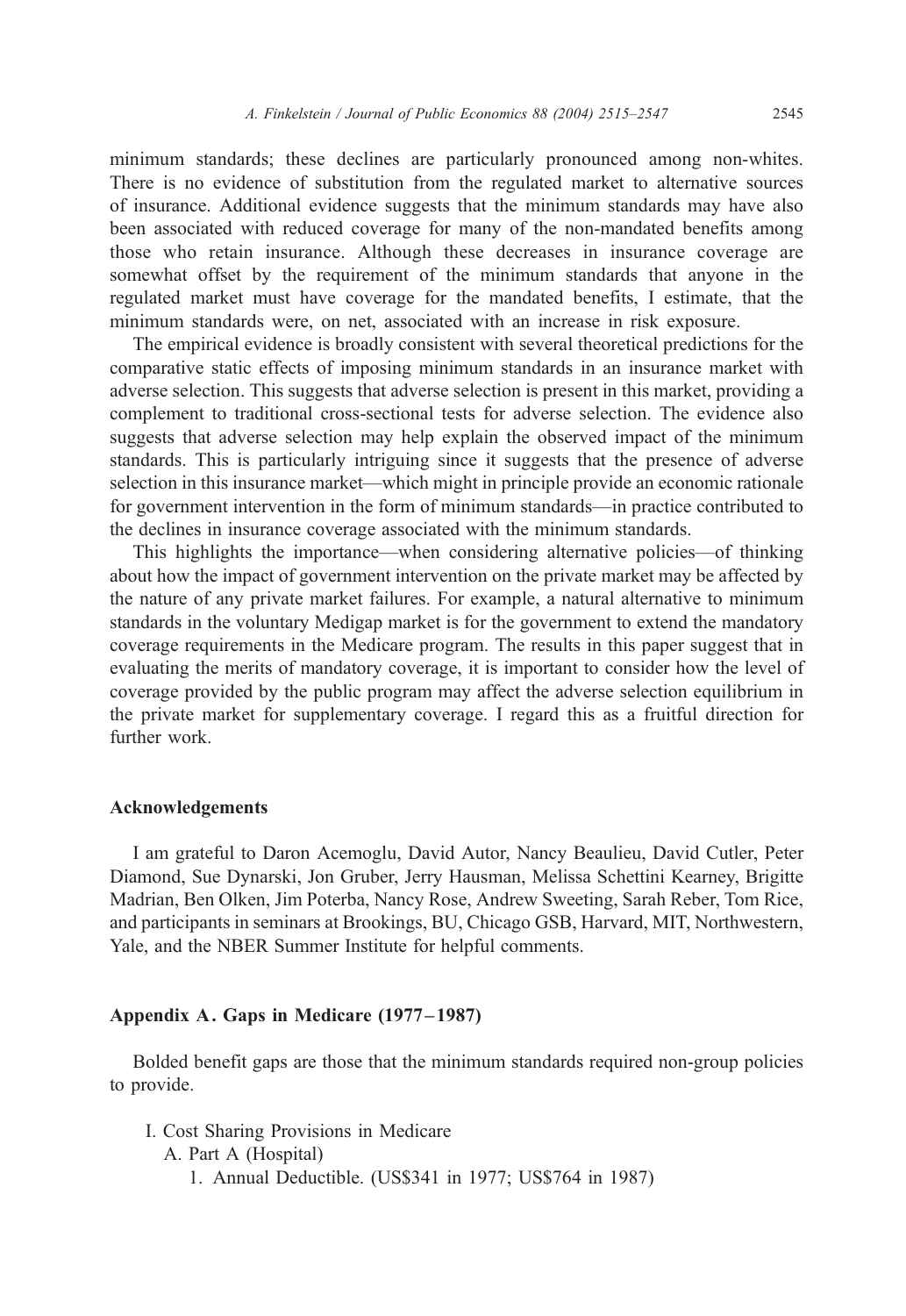- <span id="page-31-0"></span>2. Copayment for hospital days 61 –90 (US\$85 per day in 1977; US\$191 per day in 1987)
- 3. Copayment for lifetime reserve hospital days 91 150 (US\$170 per day in 1977; US\$382 per day in  $1987$ <sup>33</sup>
- 4. Annual Deductible for first three pints of blood used in the hospital
- B. Part B (Physician)
	- 1. Annual Deductible (US\$165 in 1977; US\$110 in 1987)
	- 2. 20% Copay for approved physician charges<sup>34</sup>
	- 3. Annual Deductible for first three pints of blood used
- II. Services Covered Only Partially/With Restrictions By Medicare
	- 1. Care in a Skilled Nursing Facility
	- 2. Home Health Care Visits
	- 3. Inpatient psychiatric care
- III. Services Not Covered By Medicare
	- 1. Outpatient prescription drugs
		- 2. Dental care
		- 3. Vision Care
	- 4. Hearing Care
	- 5. Preventive care: routine physical examinations, diagnostic tests and some immunizations
	- 6. Care in custodial (not skilled) nursing homes
	- 7. Hospital stays beyond the lifetime reserve of  $150 \text{ days}^{35}$
	- 8. Physician charges above the ''reasonable'' rate reimbursed by Medicare Part B<sup>36</sup>

# References

- Akerlof, G., 1970. The Market for ''Lemons'': quality, uncertainty and the market mechanism. Quarterly Journal of Economics 74, 488 – 500.
- American Hospital Association, 1978. A.H.A. Guide to the Health Care Field American Hospital Association, Chicago, IL.
- Cafferata, G.L., 1984. Private Health Insurance Coverage of the Medicare Population. National Health Care Expenditures Study, Data Preview 18. DHHS Publication No. (PHS) 84-3362. U.S. Department of Health and Human Services.
- Chiappori, P.-A., 2000. Econometric models of insurance under asymmetric information. In: Dionne, G. (Ed.), Handbook of Insurance Economics. Kluwer, London, pp. 365-394.
- Chiappori, P.-A., Salanie, B., 2000. Testing for Asymmetric Information in Insurance Markets. Journal of Political Economy 108, 56-78.

<sup>&</sup>lt;sup>33</sup> Beyond 90 days in the hospital, Medicare Part A provides a "lifetime reserve" of an additional 60 days that will be covered (with copayments) only once in a person's lifetime.<br><sup>34</sup> The regulation requires that the Medigap policy cover the 20% Part B copay for approved physician

charges, subject to a maximum deductible of US\$200 and a maximum benefit of no less than US\$5000 (in nominal dollars).<br><sup>35</sup> The regulation requires that the Medigap policy pay 90% of coverage of stays above the lifetime reserve

maximum for a lifetime maximum of 365 additional days.<br><sup>36</sup> The "reasonable charge" is defined as the lowest of the doctor's charge, the customary charge, or the

prevailing charge in the area.